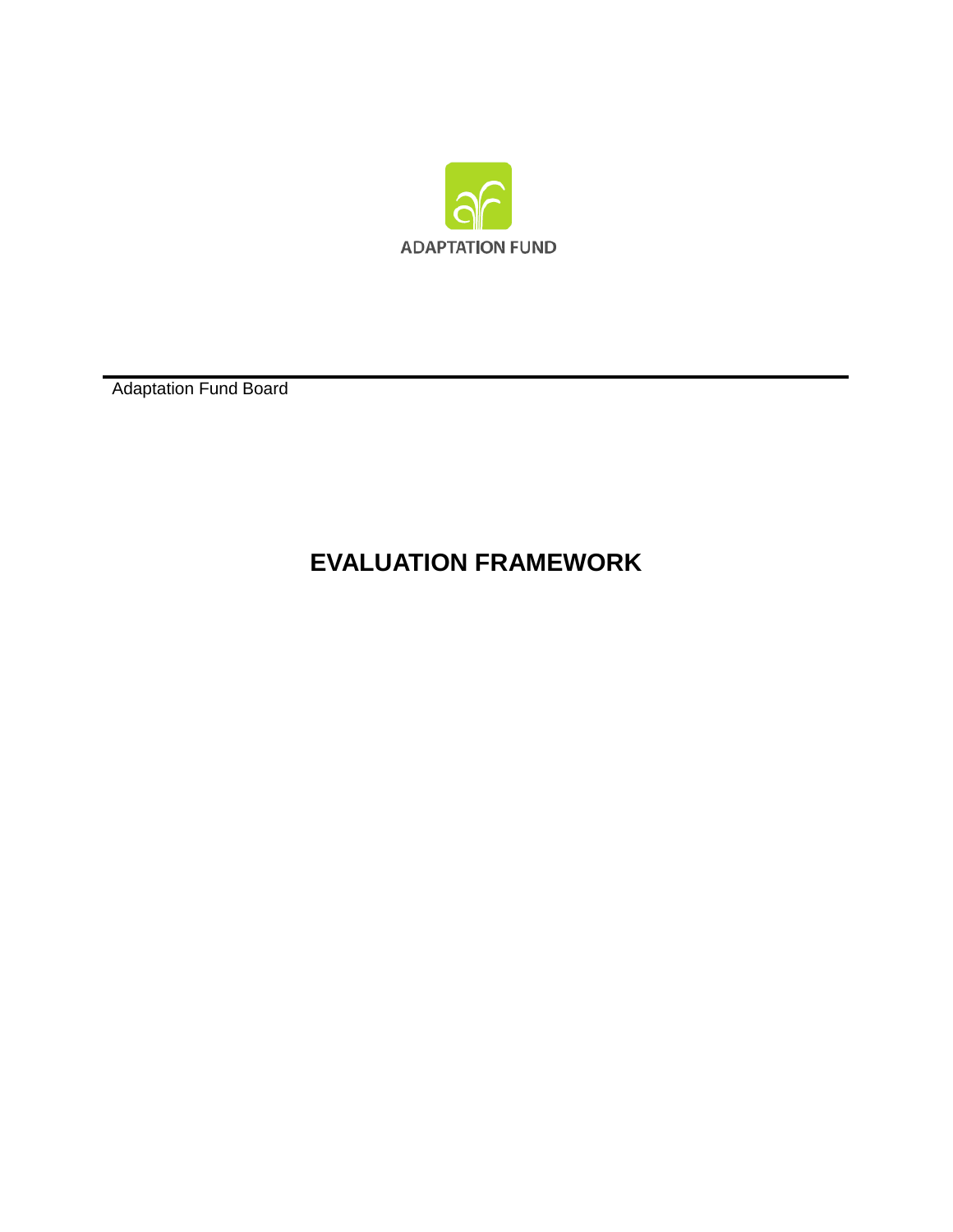# **Contents**

| Issues for further discussion when evaluating adaptation projects and programmes 18 |
|-------------------------------------------------------------------------------------|
|                                                                                     |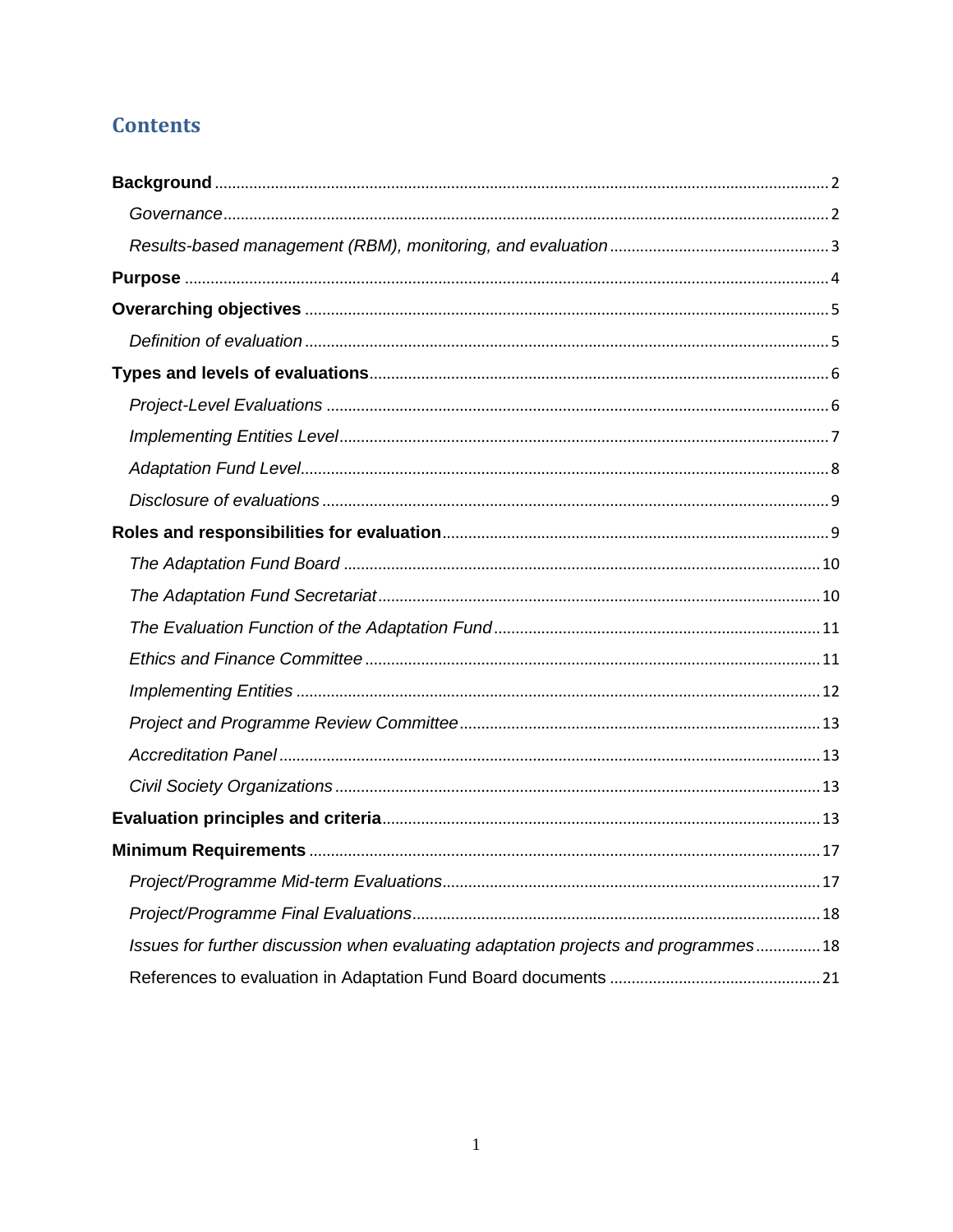# <span id="page-2-0"></span>**Background**

The Adaptation Fund was established by the Parties to the UN Framework Convention on Climate Change (UNFCCC) at its seventh Conference of the Parties (Marrakech, Morocco, October 29 - November 10, 2001). The Fund is mandated to finance concrete adaptation projects and programmes in developing countries that are Parties to the Kyoto Protocol and to allow direct access to the Fund by those Parties. According to the Fund's Operational Policies and Guidelines, a concrete adaptation project is defined as a set of activities aimed at addressing the adverse impacts of, and risks posed by, climate change.

The total amount of funds to be made available for eligible developing-country Parties will depend on the market-based monetization of Certified Emission Reductions (CERs), which are the Fund's main source of revenue. A two percent share of the proceeds from Clean Development Mechanism (CDM) project activities would be used to finance the cost of adaptation.

Depending on the assumptions used, potential resources available to the Adaptation Fund up to the end of 2012 are estimated to be approximately US\$288.4  $-$  401.5 million.<sup>1</sup> As of December 2010, the fund had approximately US\$148 million available for funding projects. The Fund has approved four projects for a total of nearly US\$24 million, and endorsed nine project concepts amounting to almost US\$53 million.

Further and updated information about the Adaptation Fund can be found on its website: [www.adaptation-fund.org.](http://www.adaptation-fund.org/) The Fund approach focuses on two main results areas: reducing vulnerability to the adverse impacts of climate change; and increasing adaptive capacity to cope with and address the adverse impacts of, climate change.

### <span id="page-2-1"></span>*Governance*

 $\overline{a}$ 

The operating entity of the Fund is the Adaptation Fund Board (the AF Board), serviced by a Secretariat and a Trustee. Parties invited the Global Environment Facility (GEF) to provide secretariat service (the secretariat) to the Board, and the World Bank to serve as the trustee (the Trustee) of the Fund, both on an interim basis. Further, the Board decided to entrust the evaluation function to the GEF Evaluation Office, for an interim three-year period. Decision 1/CMP.3 provides that one of the functions of the Adaptation Fund Board (the AF Board) is to establish committees, panels, and working groups, if required, to provide, inter alia, expert advice to assist in the performance of its functions.

At its fifth meeting, the AF Board set up two committees: the Ethics and Finance Committee and the Project and Programme Review Committee.<sup>2</sup>

<sup>&</sup>lt;sup>1</sup> Financial status of the Adaptation Fund Trust Fund (AFB/EFC.3/7Rev.1).

<sup>&</sup>lt;sup>2</sup> Report of the Fifth Adaptation Fund Board (AFB/B.5/10, Decision B.5/5 (May 2009).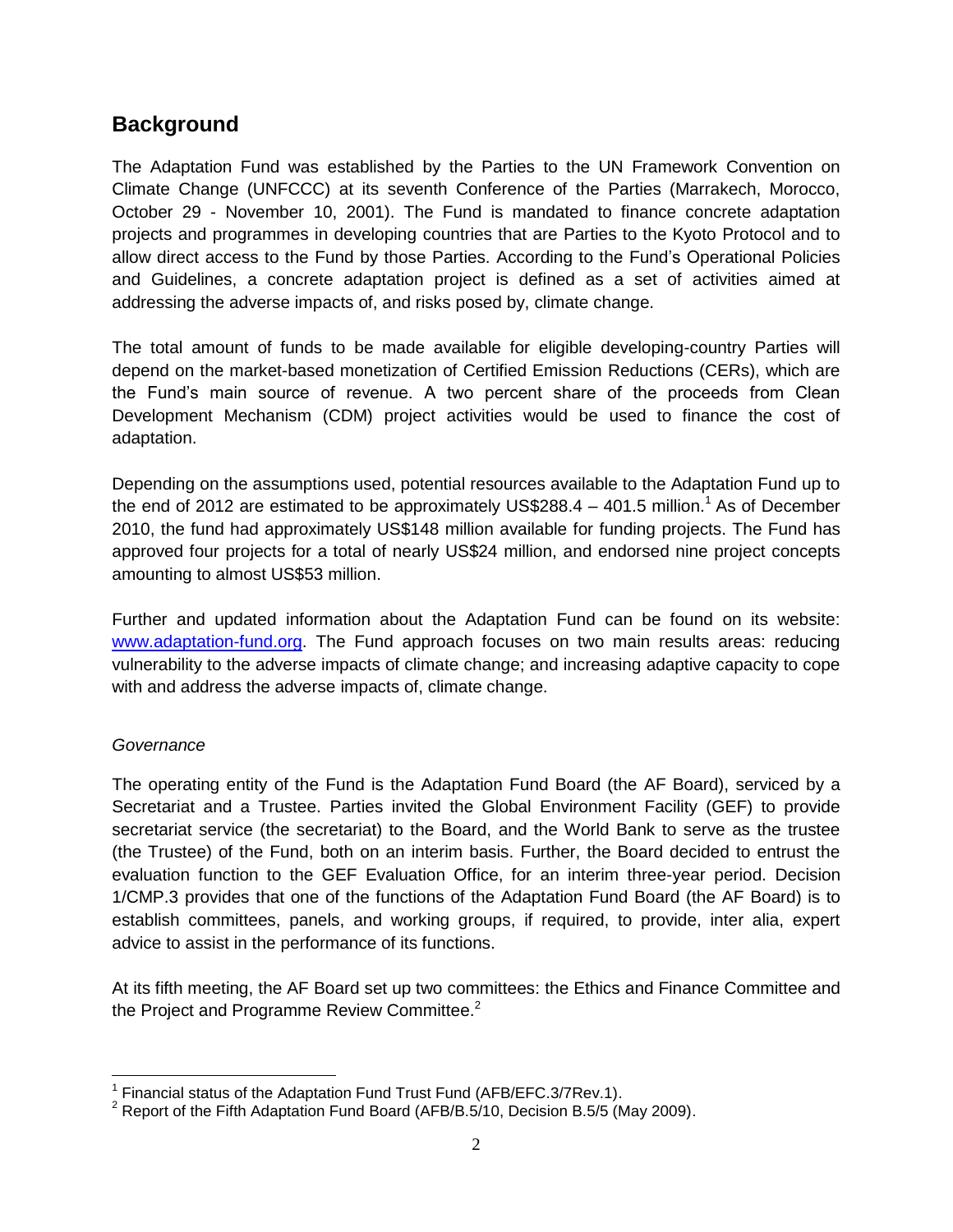At its seventh meeting, the AF Board adopted fiduciary standards governing the use, disbursement, and reporting on funds issued by the Adaptation Fund covering three broad areas: Financial Integrity and Management; Institutional Capacity; and Transparency and Selfinvestigative Powers.<sup>3</sup> In order to ensure that organizations receiving Adaptation Fund money meet the fiduciary standards, the Board has established an Accreditation Panel.<sup>4</sup>

#### <span id="page-3-0"></span>*Results-based management (RBM), monitoring, and evaluation*

At its tenth meeting, the AF Board approved a Results-Based Management (RBM) framework and an approach to its implementation.<sup>5</sup> The RBM includes a Strategic Results Framework which describes, at the Fund level, goals, expected impact, outcomes, and outputs, as well as indicators and targets. As part of the implementation plan, the AF Board requested that a monitoring and evaluation framework and guidelines for final evaluations be developed.

At the tenth meeting of the Adaptation Fund Board held in June 2010, AF Board members approved *An Approach to Implementing Results- Based Management – RBM (AFB/EFC.1/3/Rev.1)*. The Board highlighted that the RBM framework should also incorporate certain elements into a future evaluation framework:

- It should be commensurable with the resources available.
- It should be implemented stepwise, applying the lessons learned by the Board in planning, monitoring, and evaluation.
- Reporting requirements should be kept as simple as possible.
- There should be a limited number of indicators, both qualitative and quantitative, providing simple and reliable means to measure achievements and reporting performance, or to reflect changes connected to an operation or activity; indicators should be timely, reliable, and cost-efficient.
- Evaluation should be integrated into the project cycle (evaluations should be conducted at the end of project implementation).
- Learning and knowledge management should also be integrated into the project cycle.
- Roles and uses of performance information should be defined for accountability and knowledge generation and dissemination.

The Board decided to have three elements to the Fund's strategic directions, its performance monitoring and report system, and evaluation:

 $\overline{a}$ 

<sup>&</sup>lt;sup>3</sup> Report of the Seventh Adaptation Fund Board (AFB/B.7/13/Rev.1, Decision B.7/2 (October 2009).

<sup>4</sup> Report of the Seventh Adaptation Fund Board (AFB/B.7/13/Rev.1, Decision B.7/3 (October 2009).

<sup>&</sup>lt;sup>5</sup> Report of the Tenth Adaptation Fund Board (AFB/B.10/7/Rev. 1, Decision B.10/13 (August 2010).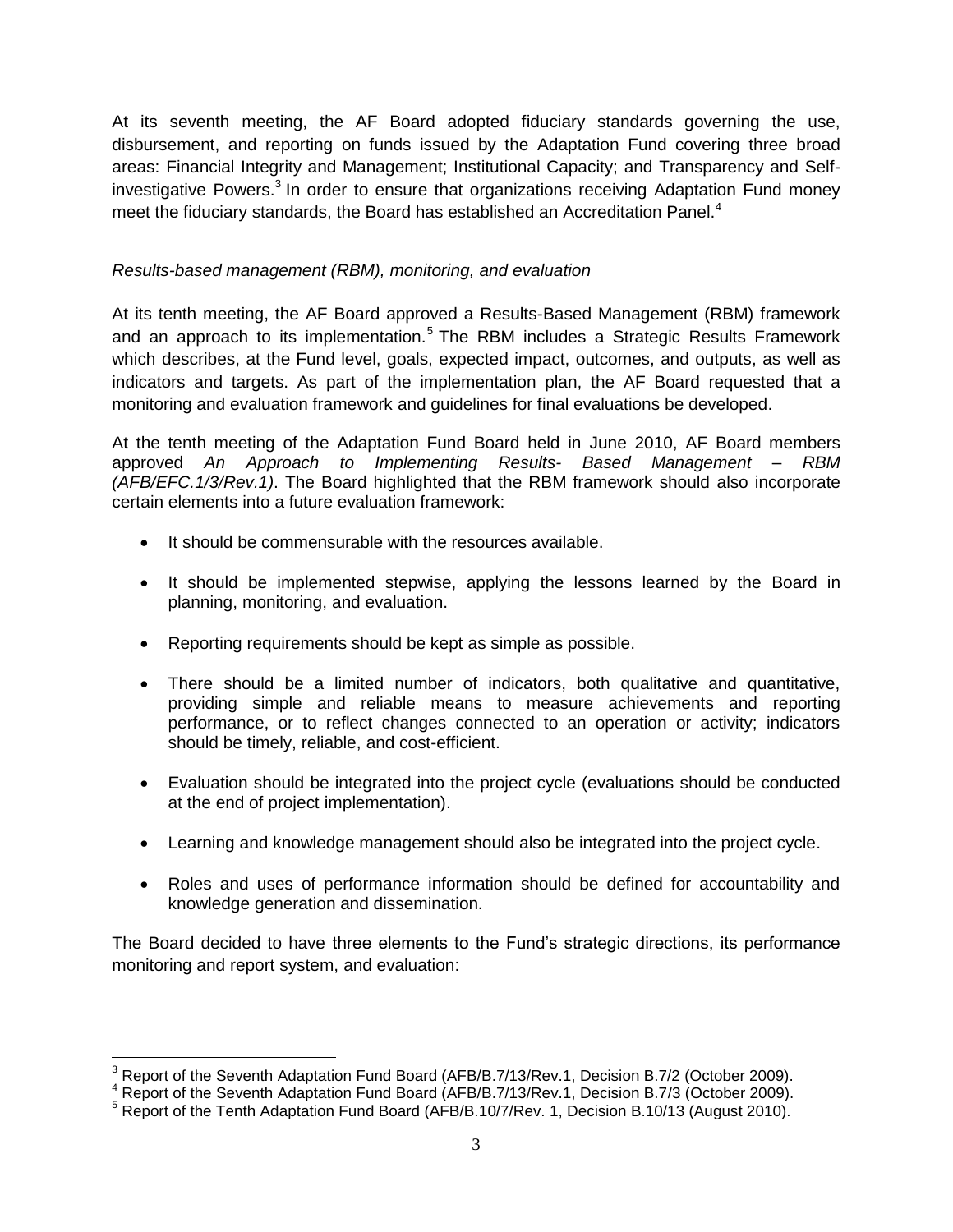- *Results-based management*, which provides a sound framework for strategic planning and management by improving learning and accountability.<sup>6</sup> An RBM aims to improve management effectiveness and accountability by defining realistic expected results and targets.
- *Monitoring*, which provides a way to present progress towards the achievement of expected results and targets. It integrates lessons learned into management decisions, reports on performance, and identifies whether the organization, country, portfolio, or project *is on track* to achieving the intended objectives.
- *Evaluation*, which provides information on whether the project or portfolio was *on the right track*. While monitoring is one of the key instruments of RBM, evaluation looks at monitoring and RBM with a critical eye to assess its validity, credibility, and reliability. Evaluation also provides evidence on how changes are taking place, and the strengths and weaknesses of the design of the projects, programmes, or corporate strategies embedded in the RBM. Therefore, the present document provides the evaluation framework for the Adaptation Fund and its activities.

In addition to the RBM document, the AF Board approved several other documents that are relevant to this framework since they provide guidance to an evaluation framework. In fact, the framework presented here provides a compendium of guidelines and requirements established by several documents approved by the Board with regards to evaluation. Annex 1 provides a table summarizing guidance and requirements regarding evaluation.

# <span id="page-4-0"></span>**Purpose**

The overall purpose of this Evaluation Framework is to explain concepts, roles, and use of evaluation within the Adaptation Fund and to define the institutional framework and the responsibilities of different entities participating in the Fund. Specifically, it establishes requirements for how Fund activities should be evaluated in line with international principles, norms, and standards.

This framework does not address aspects of trustee management, financial, and managerial audit, or investigation mechanisms at the levels of the Fund, Implementing Entity or project/programme, which may be subject to other provisions of the Fund's bylaws. Furthermore, the framework does not deal with the capacity of Implementing Entities to do monitoring and evaluation, since this is covered within the accreditation process. The framework will be implemented by the Evaluation Function of the Adaptation Fund. According to international best

 $\overline{a}$ <sup>6</sup> OECD-DAC Working Party on Aid Evaluation, 2001. Annette Binnendijk. Results Based-Management in the Development Co-operation Agencies: A Review of Experience, Background Report. [http://www.oecd.org/dataoecd/17/1/1886527.pdf.](http://www.oecd.org/dataoecd/17/1/1886527.pdf)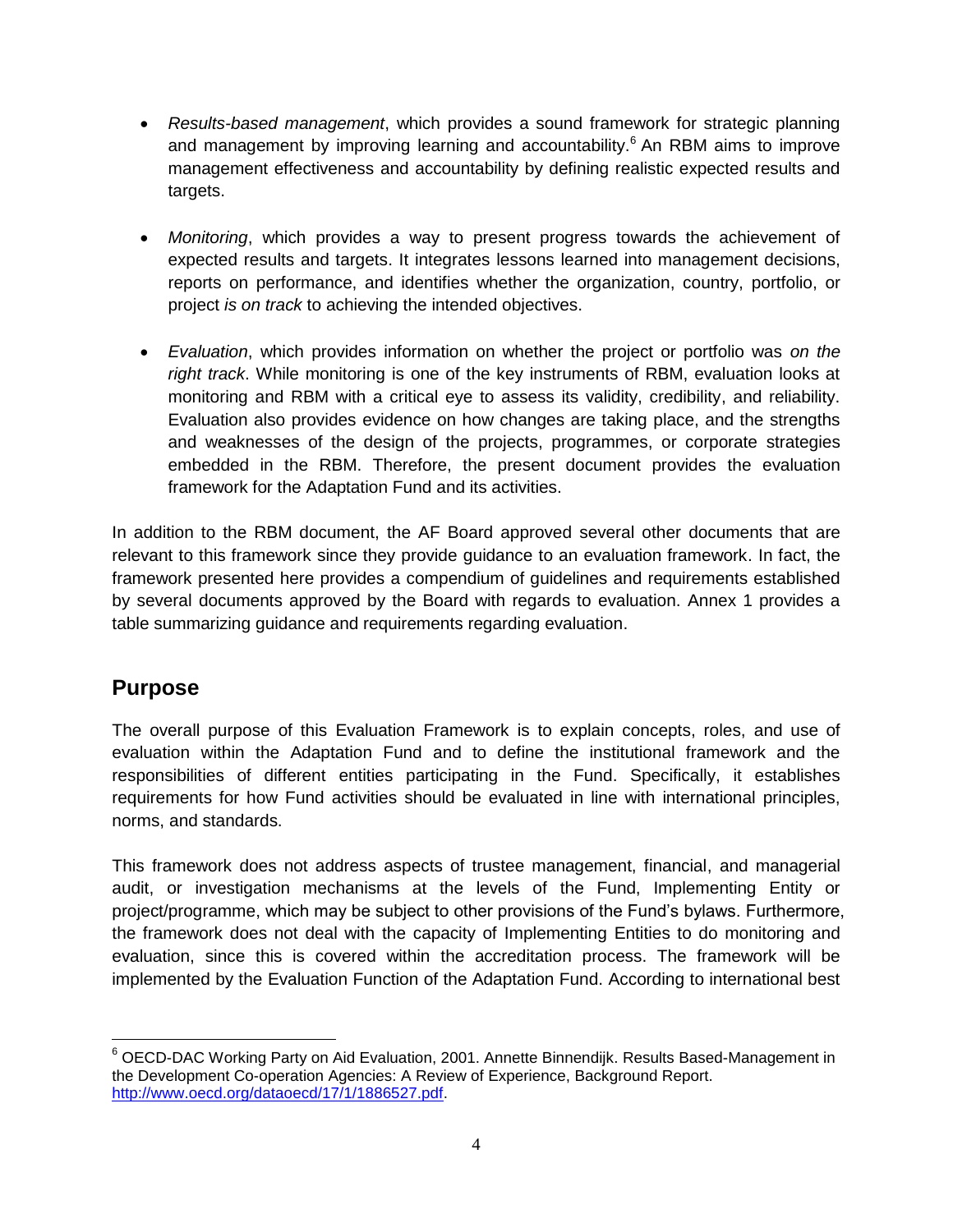practices for multilateral funding institutions the Evaluation Function is established and implemented independent from the management of the institution.

The Evaluation Framework should remain in effect until and unless the Board decides otherwise. It should also be kept under review and updated to conform to the highest international principles, norms, and standards. Potentially, if the Fund Board decides, the Evaluation Framework and its implementation should be evaluated in three or four years.

# <span id="page-5-0"></span>**Overarching objectives**

Evaluation in the Adaptation Fund should promote the following overarching objectives, in accordance with international standards in evaluation:

- Accountability for the achievement of the Fund objectives through the assessment of results, effectiveness, processes, and performance of Fund-financed activities and their contribution to those objectives; and
- Learning, feedback, and knowledge-sharing on results and lessons learned among different groups participating in the Fund to improve ongoing and future activities and to support decision-making on policies, strategies, programme management, projects, and programmes.

### <span id="page-5-1"></span>*Definition of evaluation*

Evaluation, as defined in the internationally accepted glossary of evaluation terms of the  $OECD/DAC<sup>7</sup>$ , is a systematic and objective assessment of an ongoing or completed project, programme, or policy, including its design, implementation, and results. The aim is to determine the relevance and fulfillment of objectives, development efficiency, effectiveness, impact, and sustainability. An evaluation should provide evidence-based information that is independent, credible, reliable, and useful, enabling the timely incorporation of findings, recommendations, and lessons into decision-making processes. Evaluations are important sources of evidence of the achievement of results and institutional performance, and should contribute to knowledge and to organizational learning. Evaluation differs from other oversight mechanisms such as investigation and audit that focus on the adequacy of management controls; compliance with regulations, rules, and established policies; and the adequacy of organizational structures and processes.

 $\overline{a}$  $7$  OECD-DAC 2010. Glossary of Key Terms in Evaluation and Results-Based Management.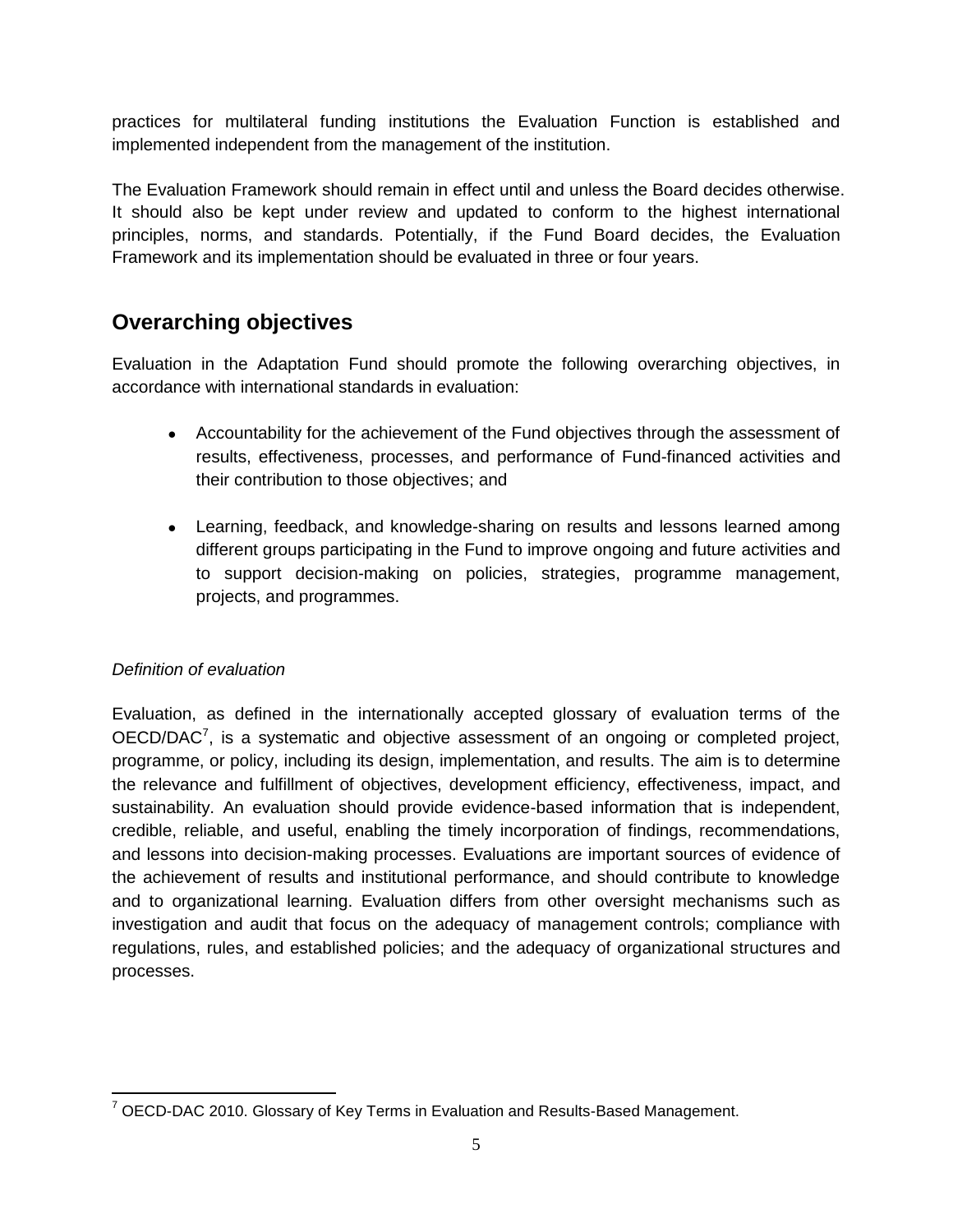# <span id="page-6-0"></span>**Types and levels of evaluations**

Following initial recommendations from the Board, the Evaluation Framework proposed here includes a simple reporting system and takes into account the early stages of implementation of the Fund and its projects. There are three levels of evaluation that should be present in the Adaptation Fund:

### <span id="page-6-1"></span>*Project-Level Evaluations*

 $\overline{a}$ 

 *Mid-term Evaluations.* Projects and programmes that have more than four years of implementation will conduct a mid-term evaluation after completing the second year of implementation. <sup>8</sup> This type of evaluation, conducted by an independent team of consultants, will critically assess the initial outputs and results of the project; this, in turn, will enable an assessment of the quality of programme implementation.

It is essential that this evaluation assesses the assumptions made during the preparation stage, particularly objectives and agreed upon indicators, as well as the current context of the implementation. The current context is especially crucial, as a change in socioeconomic conditions can make the initial diagnosis that was the starting point for the implemented intervention, outdated. The results of this evaluation may contribute to certain modifications in the implementation of an intervention and to updating the adopted assumptions. Major changes to the objectives and expected outcomes of the project should be communicated to the AF Secretariat to decide if the project needs to be reassessed for eligibility and funding by the AF Board. Mid-term evaluations will follow minimum requirements presented below, as well as guidelines (forthcoming). Their cost should be covered by the project's monitoring and evaluation (M&E) plans.

- *Final Evaluations*. All projects will conduct evaluations after the end of their implementation (final evaluation). The evaluations will be undertaken independent of project/programme management, or if undertaken by project/programme management, will be reviewed by an independent evaluation unit of the Implementing Entity. Evaluations will assess, at a minimum, the following:
	- o Achievements of project/programme outcomes;
	- o Evaluation of risks to sustainability;
	- o Processes influencing achievement of results, including financial management;

<sup>&</sup>lt;sup>8</sup> Many implementing agencies require mid-term reviews, even for projects with less than four years of implementation. The requirement of project/programme mid-term evaluation is different and additional. Mid-term reviews, a tool of project monitoring, use monitoring data to provide a snapshot of the progress towards achievement of pre-established indicators (measured in the baseline), for all inputs, outputs, activities, outcomes, and impacts. These monitoring data are analyzed and used to formulate recommendations for project continuation and possible recommendations for improved project performance and improvement of M&E. Mid-term reviews are not conducted independently from management, and do not intend to question if the proposed approach is the right one but rather to assess if the project is on track.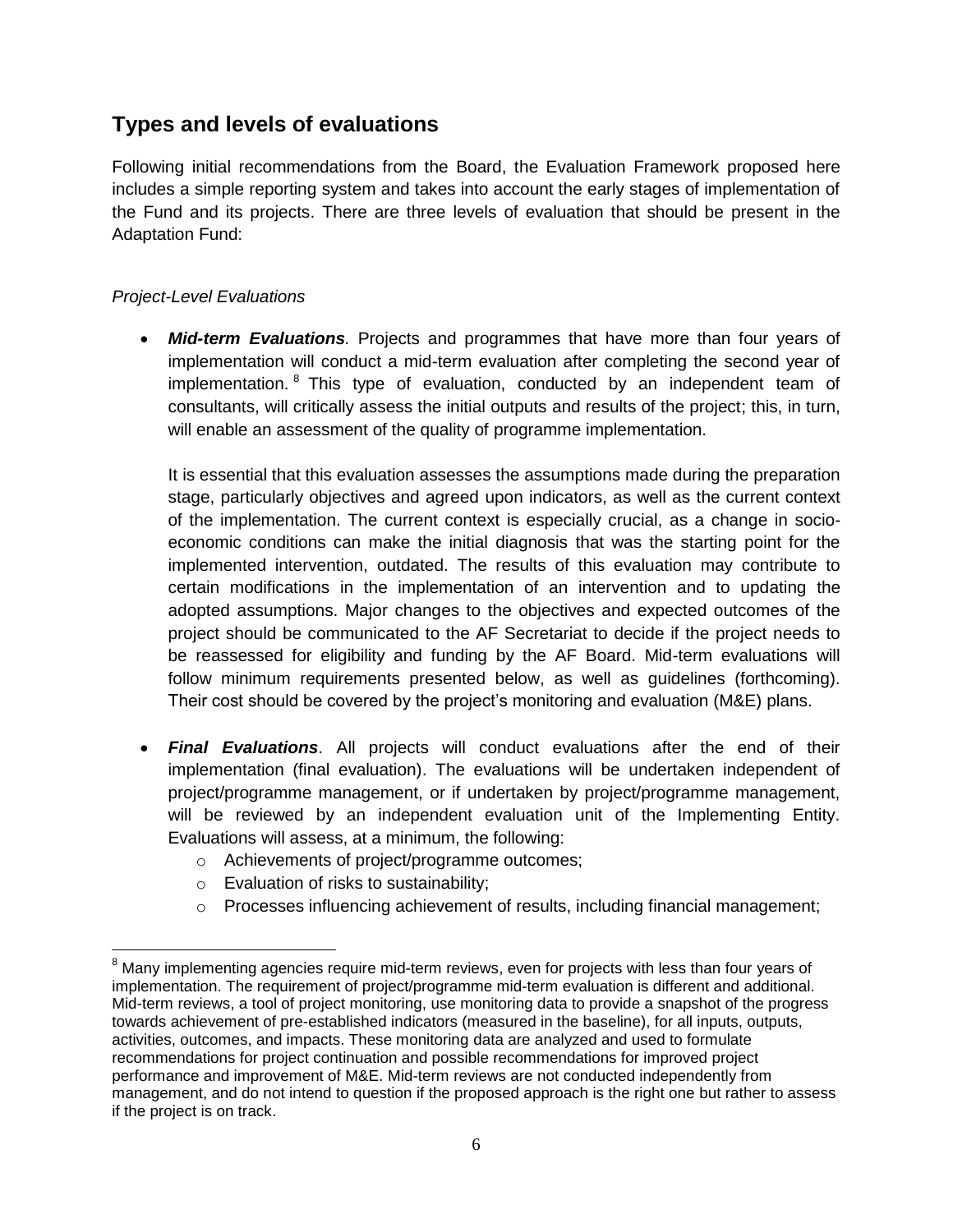- $\circ$  How the project/programme has contributed to the achievement of the Fund's objectives; and
- o An evaluation of the M&E systems.

Final evaluations will follow minimum requirements presented below, as well as guidelines (presented in a separate document). Their costs are covered in the project's M&E plans.

- The AF Board reserves the right to carry out **independent and external reviews** or evaluations of projects whenever it deems these necessary. These reviews and evaluations will be additional to the mid-term evaluations and final evaluations. The costs of these reviews will be covered by the Board itself.<sup>9</sup>
- Each project will produce financial audits according to the AF's legal agreement with the Implementing Entity.<sup>10</sup> Guidance on how to conduct audits are not included in this framework but are provided elsewhere.

### <span id="page-7-0"></span>*Implementing Entities Level*

The Board reserves the right to evaluate the performance and effectiveness of Implementing Entities at any time while the Implementing Entity is accredited. These evaluations will be triggered by the Ethics and Finance Committee (EFC) following issues raised by the Secretariat or Evaluation Function, or upon the request from any Board member or alternate. The EFC will review the matter and decide on a plan of action, which could include one or several of the following actions:

- Request the involved entity to provide further information;
- Request the Evaluation Function to contract an independent evaluator to conduct further assessment of the situation;
- Request the Evaluation Function to contract an independent evaluator to conduct an evaluation of the entity's performance and/or effectiveness (all principles and evaluation criteria presented below should apply to this type of evaluations); or
- Dismiss the case.

 $\overline{a}$ 

The EFC will recommend to the Board a plan of action and the Board will make the final decision.

 $9$  Operational Guidelines and Policies of the Adaptation Fund Board, approved through Decision B.7/2 at the seventh meeting of the Adaptation Fund Board, September 2009.

<sup>&</sup>lt;sup>10</sup> Audit is the verification of compliance of the use of resources (mostly financial) with the binding legal regulations and specific standards e.g. the rules governing the use of assistance. Information obtained from the audit can be used in evaluation for estimating efficiency of an intervention.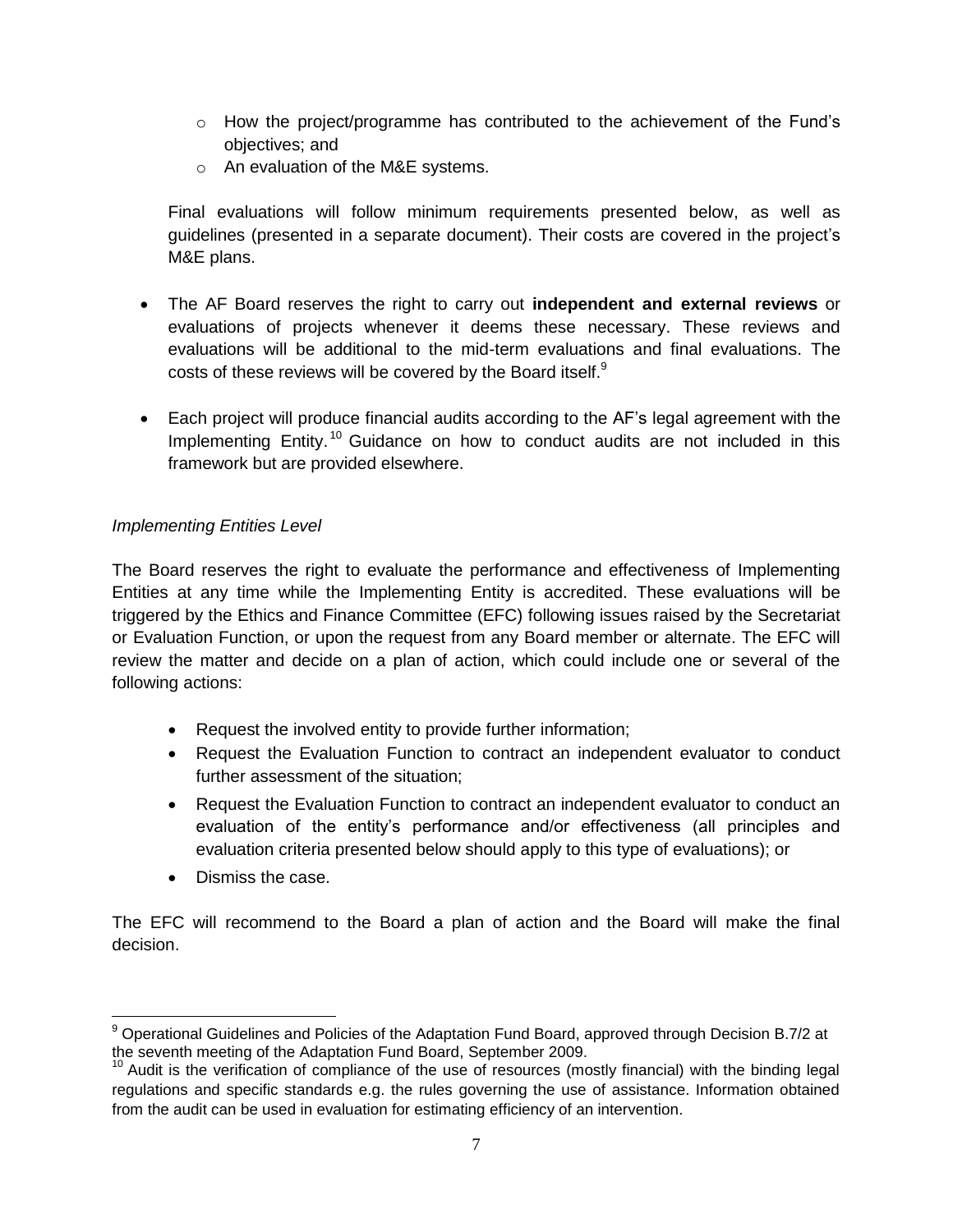A minimum notification of three months will be given to an Implementing Entity if it has been identified by the Board as being the object of such a performance evaluation.<sup>11</sup> The evaluation report will be presented to the Board in an executive closed meeting, if considered appropriate, and the Board will make a decision on how to proceed.

### <span id="page-8-0"></span>*Adaptation Fund Level*

 $\overline{a}$ 

The EFC will develop specific procedures (presented in a separate document) to deal with issues related to financial mismanagement and other forms of malpractice at the entity or project level (i.e. corruption, misuse of funds, or neglect of duty). In developing these procedures, the EFC will take into account the information submitted by the Implementing Entity in its accreditation application on applicable policies and procedures relating to "transparency, self-investigative powers, and anti-corruption measures."

The Conference of the Parties/Meeting of the Parties to the Kyoto Protocol (CMP), at its sixth session, requested that a Review of the Adaptation Fund should be conducted and presented at its seventh session.<sup>12</sup> Views from interested stakeholders on the scope of this review were requested to be submitted to the Secretariat by September 19th, 2011. The scope of the review will include all matters related to the Adaptation Fund, including institutional arrangements, taking stock of the progress made to date, and lessons learned in the operation and implementation of the Fund. Given that the Adaptation Fund has only recently become fully operational, this review shall focus on:

- The interim institutional arrangements of the GEF acting as interim secretariat of the Adaptation Fund Board, as well as the interim institutional arrangements of the World Bank acting as the interim trustee for the Adaptation Fund and all matters related to the AF Board;
- Performance reviews of the GEF acting as interim secretariat of the AF Board, as well as the interim institutional arrangements of the World Bank acting as the interim trustee for the Adaptation Fund; and
- A comparative assessment of the administrative costs of the services of the GEF as interim secretariat of the AF Board and the World Bank acting as an interim trustee for the Adaptation Fund and the AF Board.

The CMP may decide to request additional reviews in the future. These reviews should take into account the findings, conclusions, and recommendations from the independent evaluations of the Fund proposed above.

 $11$  Operational Guidelines and Policies of the Adaptation Fund Board (approved by the Board, June 2011).

<sup>&</sup>lt;sup>12</sup> Terms of reference for the initial review of the Adaptation Fund (Draft Decision/CMP.6).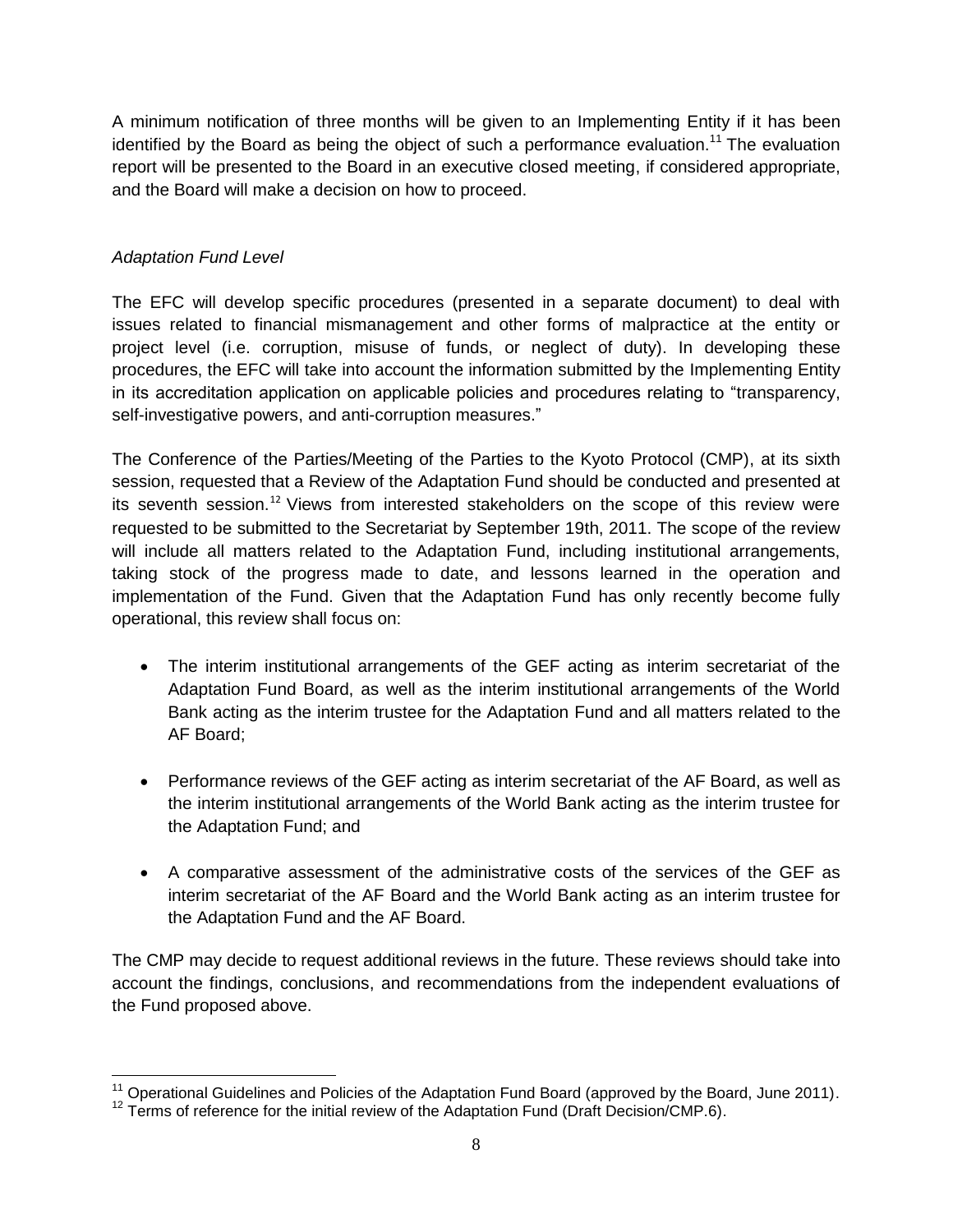International evaluation standards and best practices also recommend evaluations at other levels:

- *Country-level evaluations*, which normally assess how the financial support fits and supports the country's priorities;
- *Impact evaluations,* which assess the long-term effects produced by an intervention, intended or unintended, direct or indirect; and
- *Process and performance evaluations* of the internal dynamics of the funding institution and of other participating institutions, as well as the implementation of projects.

One particular type of evaluation that should be considered by the Board is *ex-post* evaluations. The Board may consider establishing a system to conduct *ex-post* evaluations of Fundsupported activities given that climate change targeted scenarios and impacts are expected to take place many years after project completion. Final evaluations may be too early, even nine months after completion of project activities, to evaluate the achievement of project outcomes and impacts.

#### <span id="page-9-0"></span>*Disclosure of evaluations*

All evaluations will be fully disclosed to relevant policy-makers, operational staff, beneficiaries, and the public in general. The principle behind the disclosure practice is to ensure the transparent dissemination of evaluation reports. The Adaptation Fund, within its knowledge management strategy, should ensure the dissemination of the findings, lessons, and recommendations extracted from evaluations. Consistent with the practice of most public sector financial institutions, the Adaptation Fund will not disclose to the public financial, business, proprietary, or other non-public information provided to the Adaptation Fund by its National Implementing Entity (NIE) or Multilateral Implementing Entity (MIE). In these cases, the published version of the final evaluation should remove these confidential sections.

## <span id="page-9-1"></span>**Roles and responsibilities for evaluation**

<span id="page-9-2"></span>Each of the entities involved in the Adaptation Fund have differentiated and specific roles and responsibilities regarding evaluation. In almost all international organizations, evaluations are managed and implemented by independent evaluation units or individuals reporting directly to the Board or governing body, rather than to management. The Board may want to consider selecting one of the options (or combination thereof) from the menu below following international standards and best practices: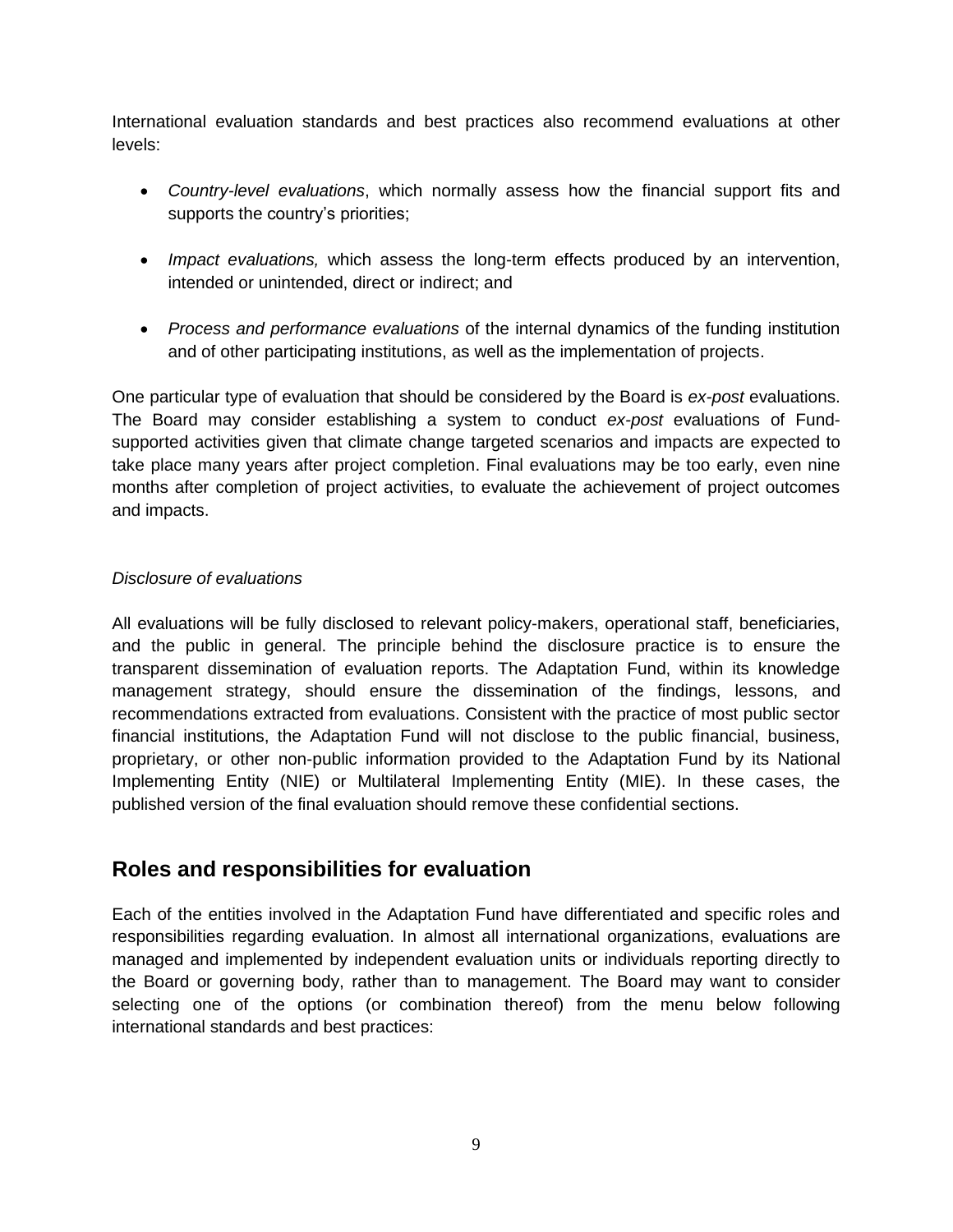#### *The Adaptation Fund Board*

The Adaptation Fund Board has several functions regarding evaluation. The ones described below may be supplemented by other functions assigned to it in the future by the Conference of the Parties serving as the Meeting of the Parties to the Kyoto Protocol. According to the Operational Policies and Guidelines, the Board is responsible for the strategic oversight of projects and programmes implemented with resources from the Adaptation Fund and overseeing results at the Fund level. The Board also authorizes independent evaluations and approves standards, guidance on procedures, and quality assurance for project and programme evaluations.

In addition, the Board reserves the right to carry out independent reviews or evaluations of projects and programmes as and when deemed necessary. The costs for such activities will be covered by the Adaptation Fund. Finally, in order to improve effectiveness and efficiency, the Board should regularly review performance reports and evaluations on implementation, ensure independent evaluation of projects and programmes supported by the Adaptation Fund, and keep the project cycle under review. The Board reviews and approves guidelines to implement this framework, including guidelines for final evaluations.

The Board ensures that adequate resources are allocated to enable the Evaluation Function to operate effectively and with due independence, in particularly through the Ethics and Finance Committee and the Board Secretariat. The Board promotes transparency, participation, and disclosure of evaluation findings, and ensures that sufficient time is dedicated to discussion of evaluation issues at Board meetings.

### <span id="page-10-0"></span>*The Adaptation Fund Secretariat*

The GEF provides secretariat services to the Adaptation Fund Board on an interim basis. A dedicated team of officials has been contracted to render services to the Fund in a functionally independent and effective manner (Adaptation Fund Secretariat). The Head of the AF Secretariat is responsible for delivery of services to the Board. The Secretariat manages daily operations of the Fund; assists with developing strategies, policies, and guidelines; serves as a liaison between implementing and executing agencies; arranges for Adaptation Fund Board meetings; ensures implementation of operational policies; operationalizes the project cycle; administers the budget and business plan; and oversees project implementation, as well as communication to the trustee. Regarding evaluation, the Secretariat ensures the following tasks:

• Provides support to the EFC in its preparation of the annual portfolio and progresstowards-results report to be presented to the Board. This report should include, when available and appropriate, lessons, findings, conclusions, and recommendations from relevant evaluation reports.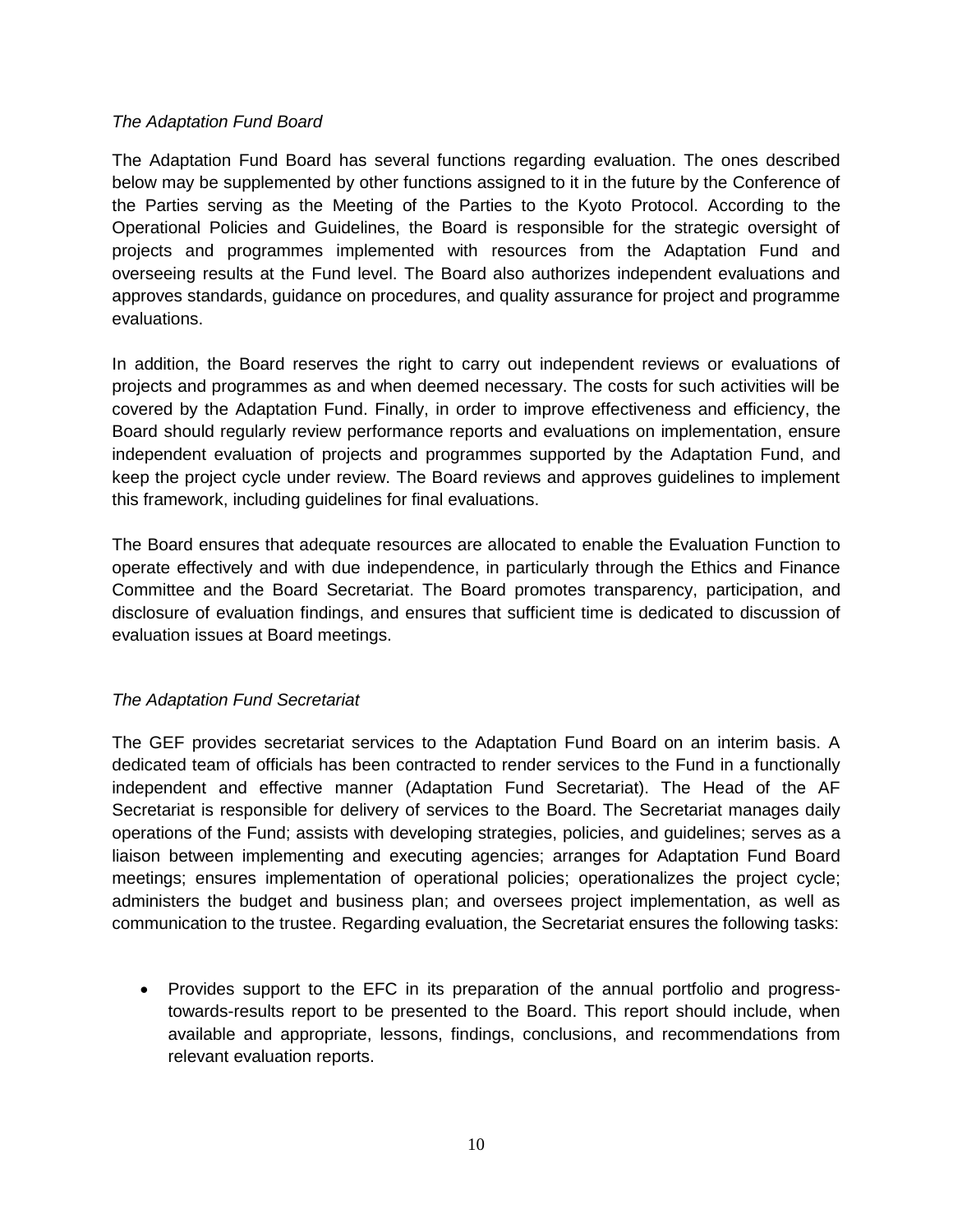- Ensures that Board decisions emanating from the findings and recommendations from evaluations are followed up on and lessons are incorporated into the development of new projects and programmes, policies, strategies, and procedures. In particular, these lessons should be provided to project proponents (Implementing Entities) and the Project & Programme Review Committee.
- Ensures that results and lessons are disseminated through the Adaptation Fund website.
- Ensures that monitoring tools and guidelines, project reporting procedures, are developed, presented to the Board, and put in place to optimize and facilitate the Evaluation Function within the Fund.

### <span id="page-11-0"></span>*The Evaluation Function of the Adaptation Fund*

The GEF Evaluation Office implements the Evaluation Function of the Adaptation Fund on an interim basis of three years. The Evaluation Function is responsible for developing an annual evaluation work programme and budget for approval by the Board as well as conducting evaluative work outlined in the approved work programme. This includes supporting all functions of the implementation of the Evaluation Framework through the three following functions and tasks:

- **Evaluative Function:** Independently evaluate the effectiveness of the Adaptation Fund supported projects and programmes as well as implementing agencies and report to the Adaptation Fund Board on lessons, findings, conclusions, and recommendations from relevant evaluation reports.
- **Advisory Function:** Set minimum evaluation standards within the Adaptation Fund in order to ensure improved and consistent measurement of results.
- **Oversight Function:** Provide quality control of the minimum evaluation requirements and their practice in the Adaptation Fund and track implementation of Board decisions related to evaluation recommendations. This includes providing support to the EFC and the AF Board in the implementation of the Evaluation Framework as well as supporting the secretariat in its efforts to incorporate findings and recommendations of evaluations into policies, strategies and procedures, as well as in disseminating results and lessons through the Adaptation Fund website.

#### <span id="page-11-1"></span>*Ethics and Finance Committee*

According to Board documents, the Ethics and Finance Committee has both monitoring and evaluation functions and responsibilities. The monitoring aspects are described in the Board document presenting the implementation approach of the RBM framework. Some of the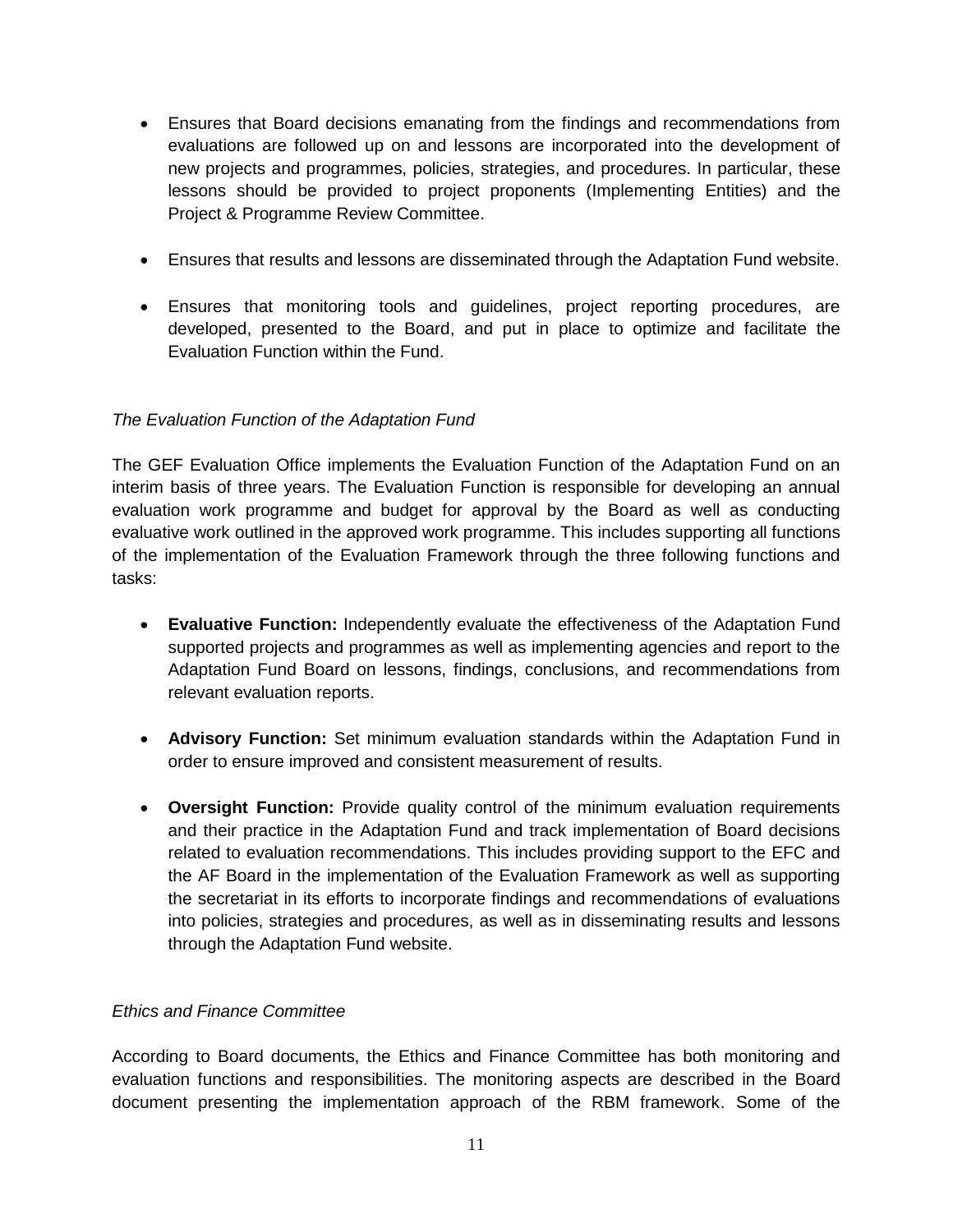responsibilities include the monitoring of the Adaptation Fund portfolio of projects and programmes, with the support of the Secretariat. All projects under implementation are required to submit annual status reports to this committee. The committee will provide an annual report to the Board on the overall status of the portfolio and progress towards results, starting in December 2011.

Regarding evaluation, the EFC is responsible for providing advice to the Board on issues of conflict of interest, ethics, finance, and audit. The committee will review the performance of the Fund and the Implementing Entities by using both internal and external evaluations and reports as appropriate. Based on independent reviews or evaluations conducted at the discretion of the committee or the Board, the  $EFC^{13}$  may recommend to the Board to suspend or cancel a project or programme at any stage of the project cycle. These independent reviews or evaluations may take place for several reasons, such as financial irregularities in the implementation of the project and/or material breach and poor implementation performance leading to a conclusion that the project can no longer meet its objectives. In addition, the EFC, with support from the Secretariat, will assess the quality of final evaluation reports according to a set of criteria established in the Final Evaluation Guidelines.

### <span id="page-12-0"></span>*Implementing Entities*

Implementing Entities of Adaptation Fund projects have several roles and responsibilities in evaluation:

- Their project and programme proposals have satisfactory M&E plans and indicators aligned with the Fund's RBM.
- They conduct mid-term and final evaluations for all projects. These evaluations should be conducted according to the minimum requirements presented below and Boardapproved guidelines. The reports should be submitted to the Board, through the AF Secretariat, at least nine months after completion of the project implementation.
- Evaluations of AF-funded activities are made public and ensure that lessons learned and information are exchanged with other entities engaged with the Fund.
- They respond promptly and fully to requests for information, access to staff, and field activities and other support relating to evaluations of Fund activities which they are responsible for.
- Their projects incorporate lessons from previous evaluations into their design and implementation plans.

 $\overline{a}$  $13$  Accessing Resources from the Adaptation Fund: the Handbook.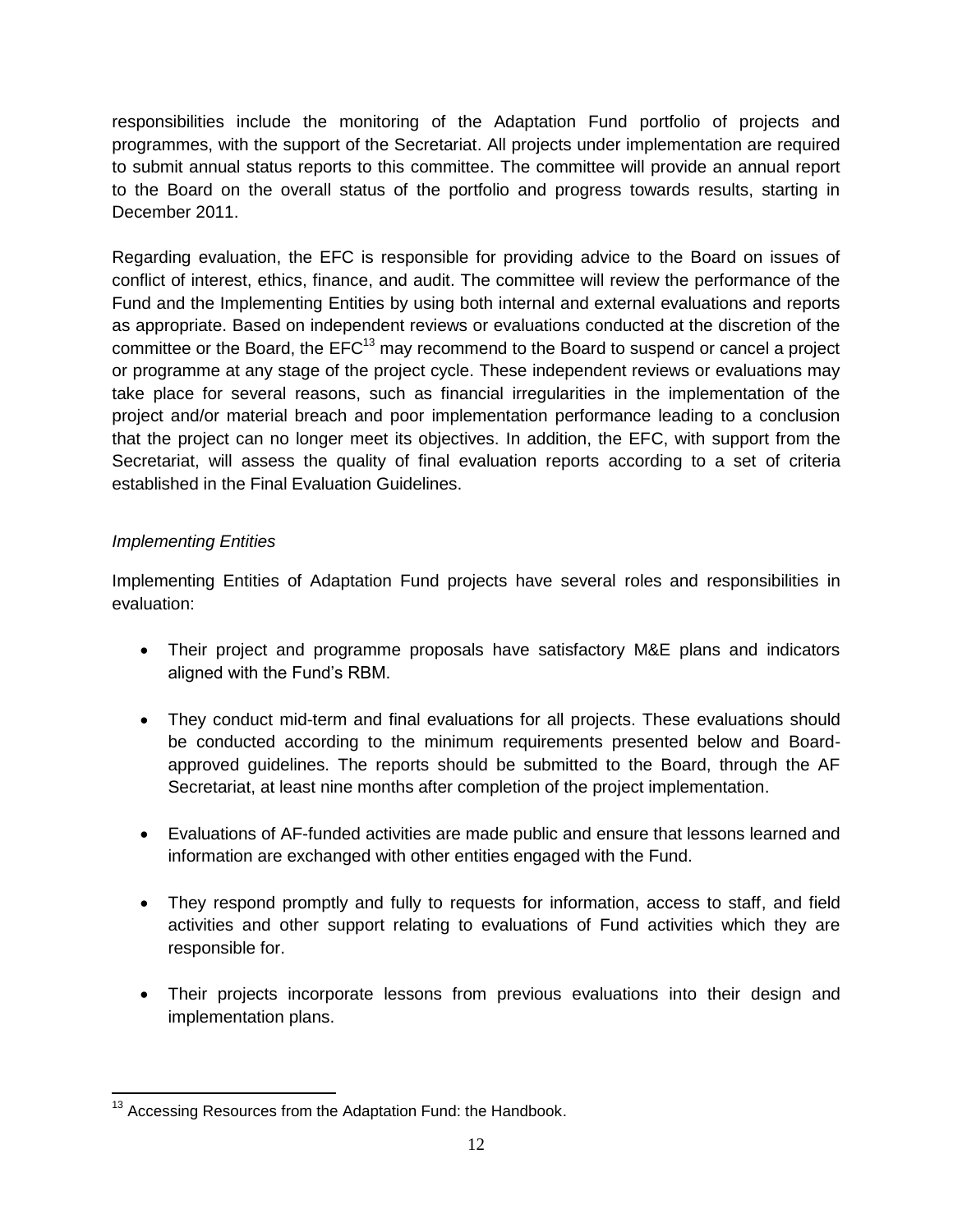#### <span id="page-13-0"></span>*Project and Programme Review Committee*

The Project and Programme Review Committee (PPRC) is responsible for assisting the Board in tasks related to project/programme review for Fund financing in accordance with the operational policies and guidelines for Parties to access resources of the Adaptation Fund, and for providing recommendations and advice to the Board thereon. Lessons coming from evaluations should be considered by the PPRC when reviewing project proposals.

#### <span id="page-13-1"></span>*Accreditation Panel*

In accordance with the Operational Policies and Guidelines, the Accreditation Panel shall make recommendations to the Board regarding the accreditation of new Implementing Entities, as well as suspension, cancellation, or re-accreditation of entities already accredited. As part of the accreditation process, the Panel has to ensure that Implementing Entities have M&E capacities. Lessons coming from final evaluations should be considered by the Accreditation Panel, as relevant, for accrediting new entities.

#### *Conference of the Parties/Meeting of the Parties to the Kyoto Protocol (CMP)*

The Conference of the Parties serving as the Meeting of the Parties to the Kyoto Protocol (CMP) exercises oversight of all Adaptation Fund and Board activities, including evaluation functions. The CMP has requested an initial Review of the Adaptation Fund to be presented at its seventh meeting (see above for description of the terms of reference)

#### <span id="page-13-2"></span>*Civil Society Organizations*

All evaluations conducted by the Adaptation Fund will seek to engage with relevant civil society organizations (CSOs) to ensure that their views and perspectives are heard and taken into account in the evaluation. The relevant CSOs should be selected according to the type of projects; for example, umbrella or international CSOs may be most appropriate for national or regional activities, while local communities may be more relevant for locally based activities. A description of the engagement and the CSOs involved in the evaluation needs to be included in the final evaluation. CSOs have an important role in contributing to the integrity of AF Board policies, including policies on evaluating performance and achievement of results.

## <span id="page-13-3"></span>**Evaluation principles and criteria**

The Evaluation Function in the Adaptation Fund should be implemented under the principles presented in the diagram below, following best practices on evaluation. Some of these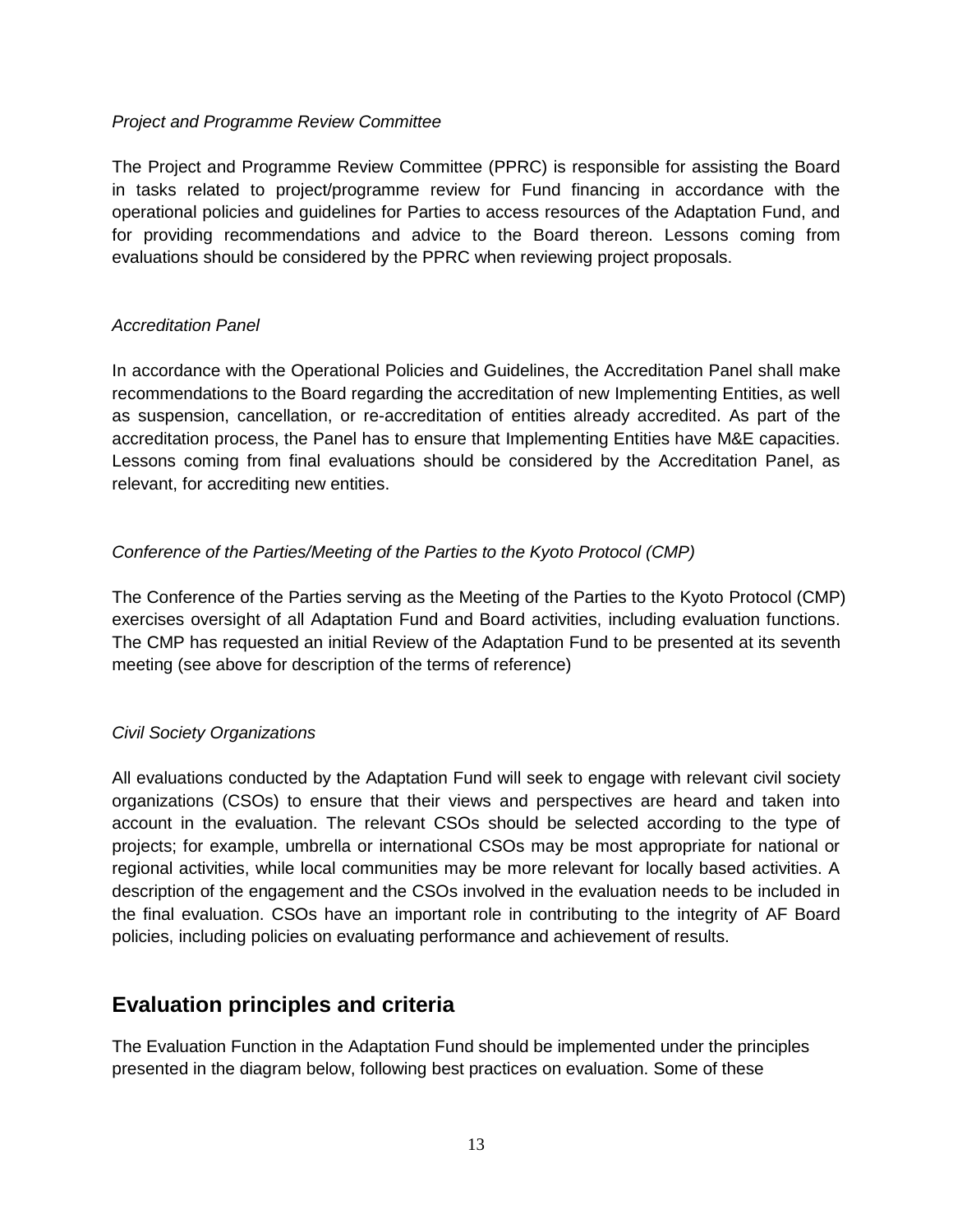principles may require further development of specific guidelines or procedures. They will be prepared by the Evaluation Function at the request of the Board.

| Independence from<br>policy-making process<br>and management                                | Credibility based on<br>reliable data,<br>observations,<br>methods and analysis |                                                         |  | Transparency: clear<br>communication concerning the<br>purpose of the evaluation, its<br>intended use, data and analysis |
|---------------------------------------------------------------------------------------------|---------------------------------------------------------------------------------|---------------------------------------------------------|--|--------------------------------------------------------------------------------------------------------------------------|
| Ethics: regard for the<br>welfare, beliefs, and<br>customs of those<br>involved or affected | Impartiality: giving<br>accounts from all<br>stakeholders                       |                                                         |  | Partnerships: between<br>implementing entities,<br>governments, civil society, and<br>beneficiaries                      |
| Competencies and<br>Capacities: selection of<br>the required expertise for<br>evaluations   | Avoidance<br>of conflict<br>of interest                                         | Disclosure:<br>lessons shared<br>with general<br>public |  | Utility: serve decision-<br>making processes and<br>information needs of<br>the intended users                           |

In general, evaluations in the Adaptation Fund should explore five major criteria, depending on what is being evaluated and understanding that not all of them need to be systematically reviewed in all cases.

- Relevance of the Adaptation Fund and funded projects/programmes: to local and national sustainable development plans, priorities, and policies; poverty alleviation plans; national communications or adaptation programmes, and other relevant instruments; objectives of the Adaptation Fund; and the guidance from the Convention. Some of the questions to be considered:
	- $\circ$  Was the activity supported relevant to improving resilience, reducing vulnerability, and increasing adaptive capacity at different levels?
	- $\circ$  Does the project support concrete adaptation activities that anticipate and address adverse effects of climate change? The issue of uncertainty of climate models and project designs should be considered here.

Evaluations should consider if the project proposal included flexibility or adaptive management to accommodate changes in the climate scenarios.

- Effectiveness: The extent to which the intended outcome(s) has (have) been achieved or how likely it (they) will be achieved. Some questions to be considered:
	- o To what extent did the activity achieve reduction in vulnerability and/or increased adaptive capacity?
	- $\circ$  Does the activity provide environmental, social, and economic benefits to the involved communities, in particular the most vulnerable communities?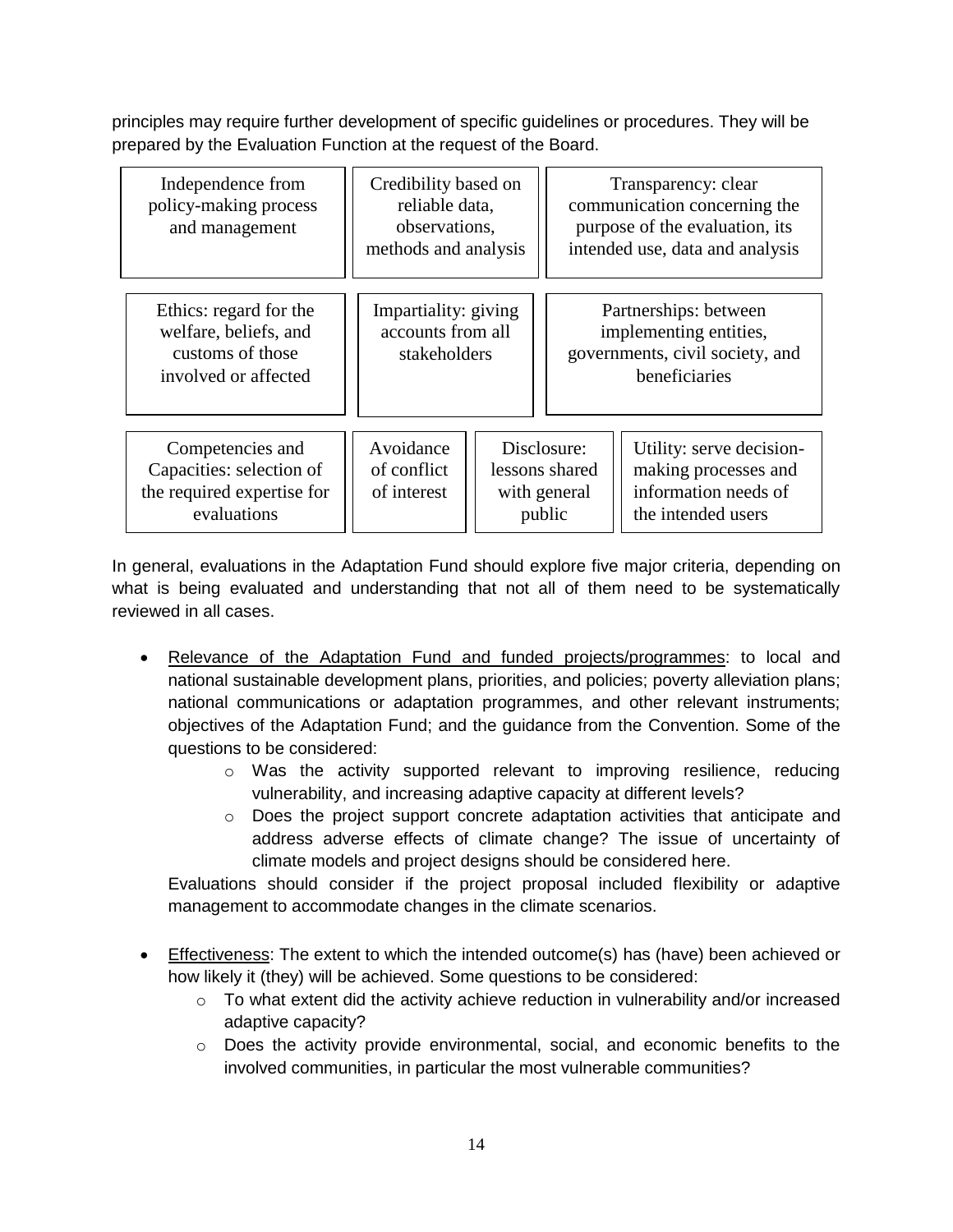- $\circ$  Did the Fund provide support to vulnerable developing countries that are Parties to the Kyoto Protocol to implement their own measures increasing climate resilience?
- $\circ$  Have concrete adaptation activities addressed the adverse impacts of, and risks posed by, climate change?
- **Efficiency:** A measurement of how economically the funds, expertise, time, etc. provided by the AF have been converted into results. Some of the questions to be considered:
	- o Were alternatives considered?
	- o Did the project provide justification for the funding requested on the basis of the full cost of adaptation?
	- $\circ$  Were the cost quidelines established by the Fund for the Secretariat, Implementing Entities, and management cost-effective?
	- o What have been the average times for the project cycle?
	- o Did the project meet quality-at-entry requirements?
- Impact: The positive/negative and unforeseen changes to, and effects produced by, the Adaptation Fund support, individually or at the aggregated level. A question to be considered:
	- $\circ$  Have the activities supported by the Fund increased resiliency to climate variability and change at the community, national, and regional levels?
- Sustainability: The likelihood that benefits will continue for an extended period of time after project completion. Some questions to be considered:
	- $\circ$  Is the adaptation activity sustainable to the community involved both to maintain and to avert future climate change impacts?
	- o Has the project established financially sustainable institutions and/or adaptation activities for communities in the long term?
	- $\circ$  Did the project cause other implications, which may increase vulnerability levels for the surrounding environment?
	- o Were there any learning and knowledge management mechanisms established, ensuring continuation of exchange of lessons and knowledge?

In addition to these criteria, the Adaptation Fund should report on **results** achieved and against those agreed upon in the RBM framework. Results include direct outputs, short- to medium-term outcomes, and longer term impacts.

These evaluation criteria could be applied to each of the two objectives proposed in the Strategic Results Framework of the Adaptation Fund, Annex 1. For example, the following figure provides the chain of results and the evaluation criteria for Objective 1: reduction of vulnerability to the adverse impacts of climate change, including variability at local and national levels.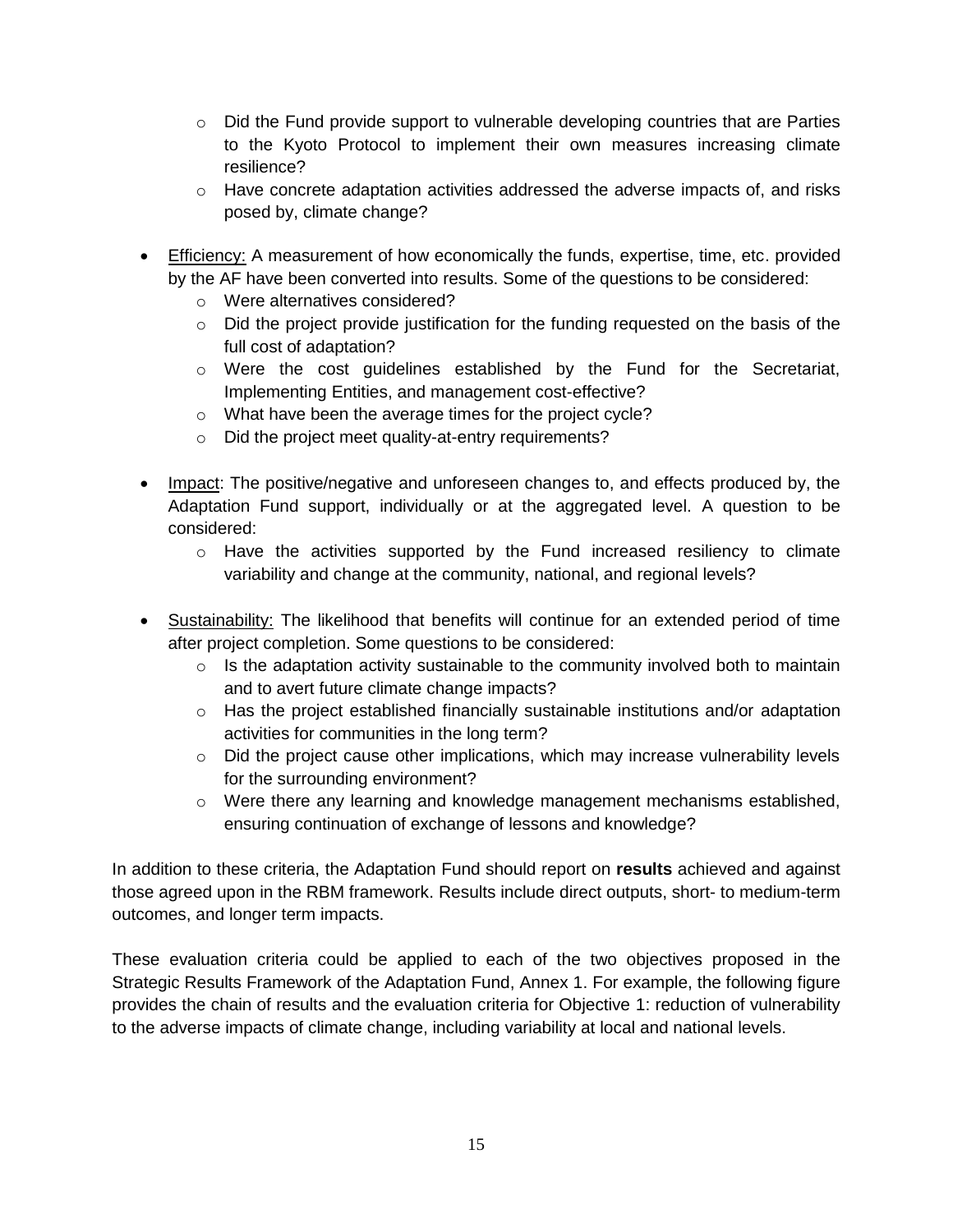### **Figure 1. Evaluation Criteria applied to Adaptation Fund RBM Objective 1.**

Objective 1: reduce vulnerability to the adverse impacts of climate change, including variability at local and national levels

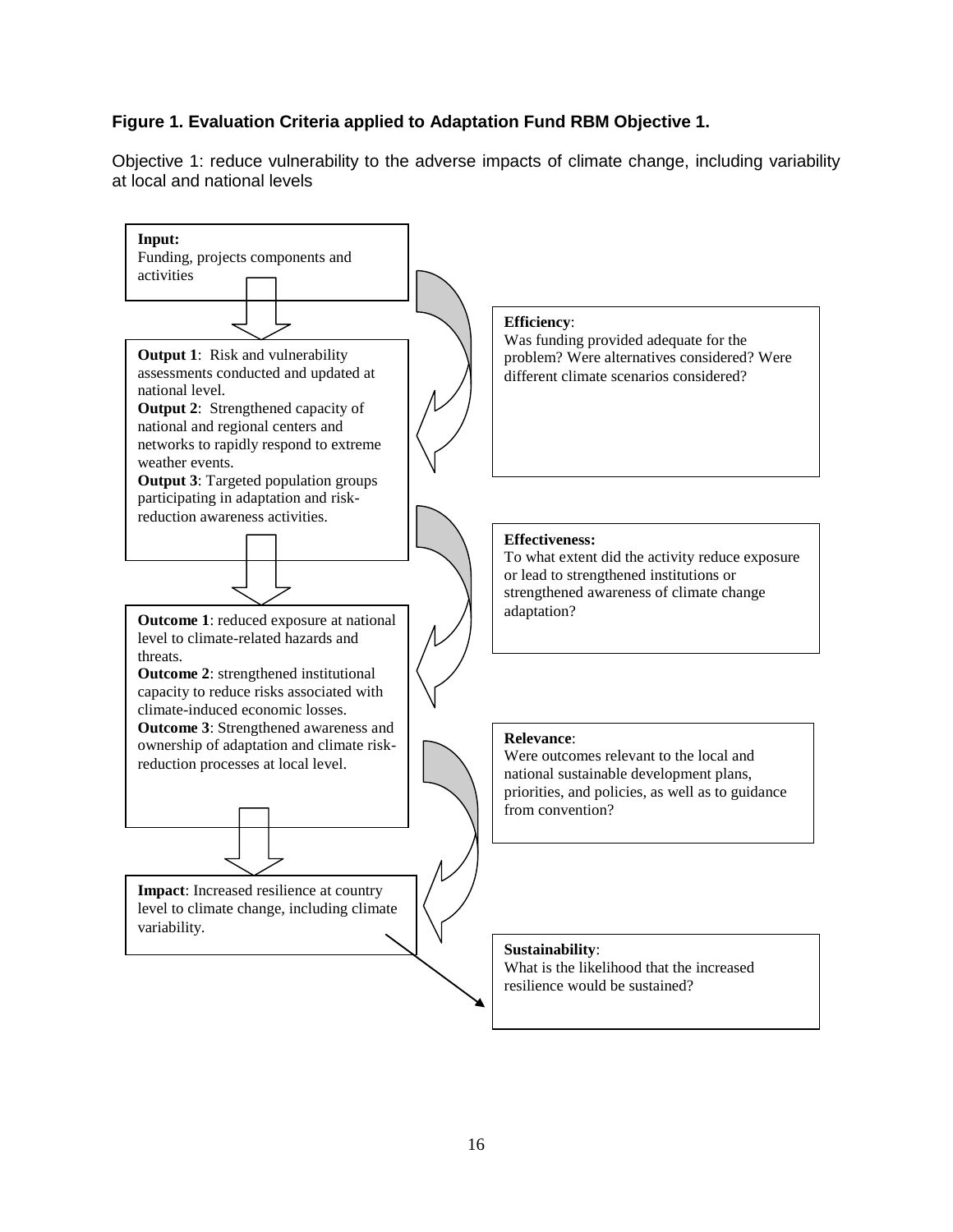# <span id="page-17-0"></span>**Minimum Requirements**

There are two minimum requirements regarding evaluation, which are at the project level. Others may be considered and approved by the Board at a future time.

### <span id="page-17-1"></span>*Project/Programme Mid-term Evaluations*

Projects/programmes with more than four years of implementation funded by the Adaptation Fund will be evaluated at their mid-point of implementation. This requirement is different from, and in addition to, NIE or MIE requirements for mid-term reviews. These evaluations will have the following minimum requirements:

- They should be prepared by an evaluator independent from project/programme management, but selected by the Implementing Entity.
- The evaluation report should contain information on:
	- o The evaluation: when the evaluation took place, who was involved, and how; terms of reference, including key questions and methodology; and
	- $\circ$  Updated project data at the time of the evaluation: date of project cycle, expected and actual (so far) financing, including actual expenditures; changes in institutional arrangements; and changes in project objectives.
- $\bullet$  Mid-term evaluations should assess at a minimum:<sup>14</sup>
	- o Initial outputs and results of the project;
	- $\circ$  Quality of implementation, including financial management;<sup>15</sup>
	- o Assumptions made during the preparation stage, particularly objectives and agreed upon indicators, against current conditions;
	- o Factors affecting the achievement of objectives; and
	- o M&E systems and their implementation.
- The mid-term evaluations should be prepared no later than six months after the mid point of the project and sent to the AF Secretariat.
- Major changes to the objectives and expected outcomes of the project, coming from the mid-term evaluation, should be communicated by the Implementing Entity to the AF Secretariat. The Secretariat will decide if the project needs to be reassessed for eligibility and funding by the Adaptation Fund.
- The cost of the mid-term evaluations should be covered by the project's M&E plans.

 $\overline{a}$ 

 $14$  Guidelines for mid-term evaluations will be developed.

<sup>&</sup>lt;sup>15</sup> This does not fulfill possible requirements of an audit.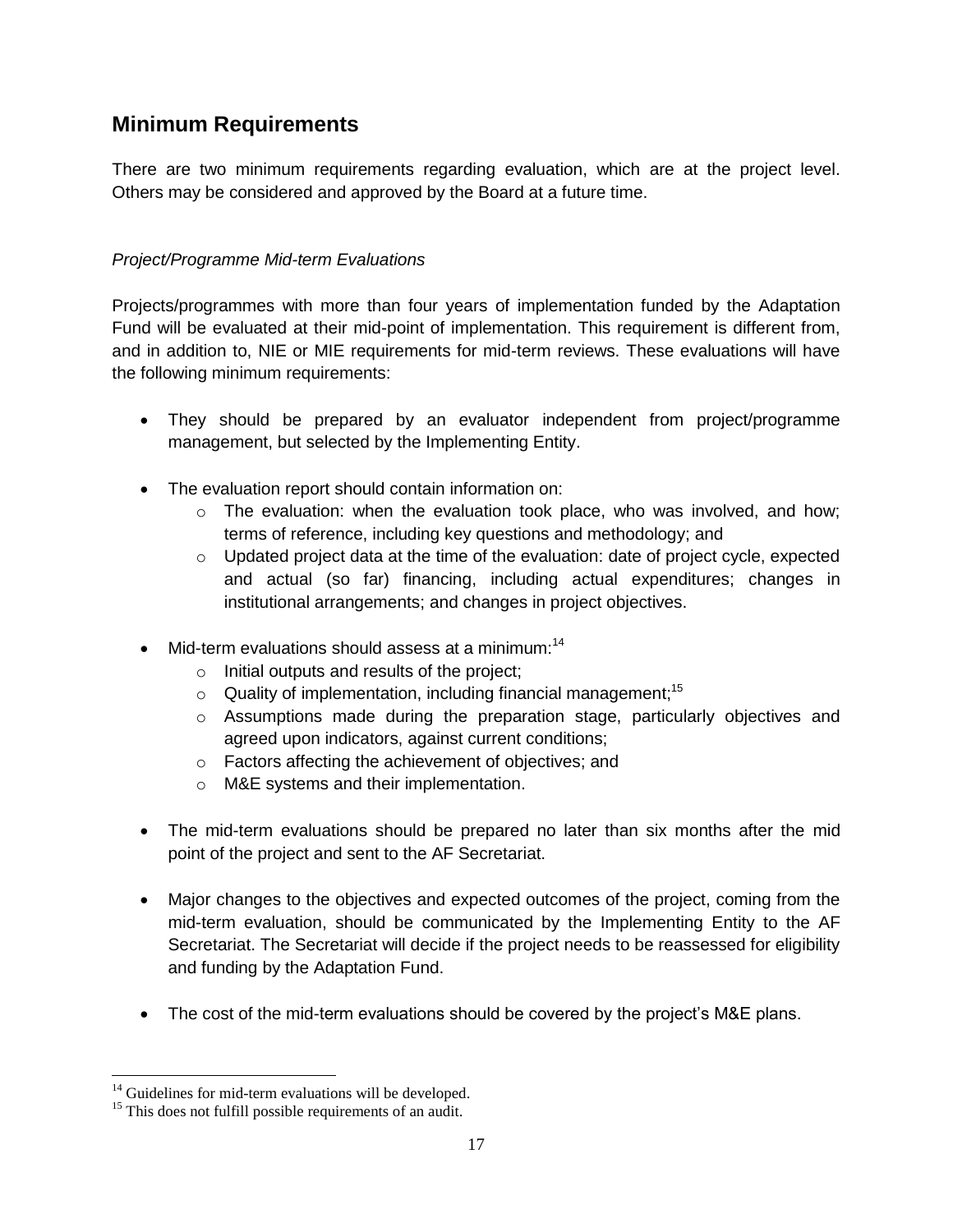### <span id="page-18-0"></span>*Project/Programme Final Evaluations*

All projects and programmes funded by the Adaptation Fund will be evaluated at the end of implementation (final evaluation). These evaluations will have the following minimum requirements:

- They should be prepared by an independent evaluator—independent from project/programme management, but selected by the Implementing Entity.
- In conducting these evaluations, Implementing Entities will apply their own evaluation norms and standards in addition to the ones required below. If an evaluation office is present within the organizational structure of the Implementing Entity, this office should be requested to participate in the evaluation following its own procedures.
- The evaluation reports should contain information on:
	- $\circ$  The evaluation: when the evaluation took place; who was involved and how; terms of reference, including key questions and methodology; and
	- $\circ$  Updated project data at the time of the evaluation: dates of project cycle; expected and actual financing, including actual expenditures; changes in institutional arrangements; and changes in project objectives.
- Final evaluations should assess at a minimum:<sup>16</sup>
	- o Achievement of outcomes, including ratings and with particular consideration of achievements related to the proposed concrete adaptation activities, if applicable;
	- $\circ$  Likelihood of sustainability of outcomes at project completion, including ratings;
	- o Evaluation of processes influencing achievement of project/programme results;
	- $\circ$  Contribution of project achievements to the Adaptation Fund targets, objectives, impact and goal, including report on AF standard/core indicators; and
	- o Assessment of the M&E systems and its implementation.
- Final evaluations shall be prepared and submitted to the Adaptation Fund EFC through the Fund's Secretariat within nine months after project completion.
- Copies of the final evaluations shall be forwarded by the Implementing Entity to the national/regional agency implementing the project.

### <span id="page-18-1"></span>*Issues for further discussion when evaluating adaptation projects and programmes*

Successful adaptation activities would ideally result in a new coping range that covers most of the new climate patterns and variability under the new conditions. Most likely, the new conditions—both climate and socio-economic conditions for example—will not have materialized

 $\overline{a}$  $16$  Guidelines for final evaluations are under development.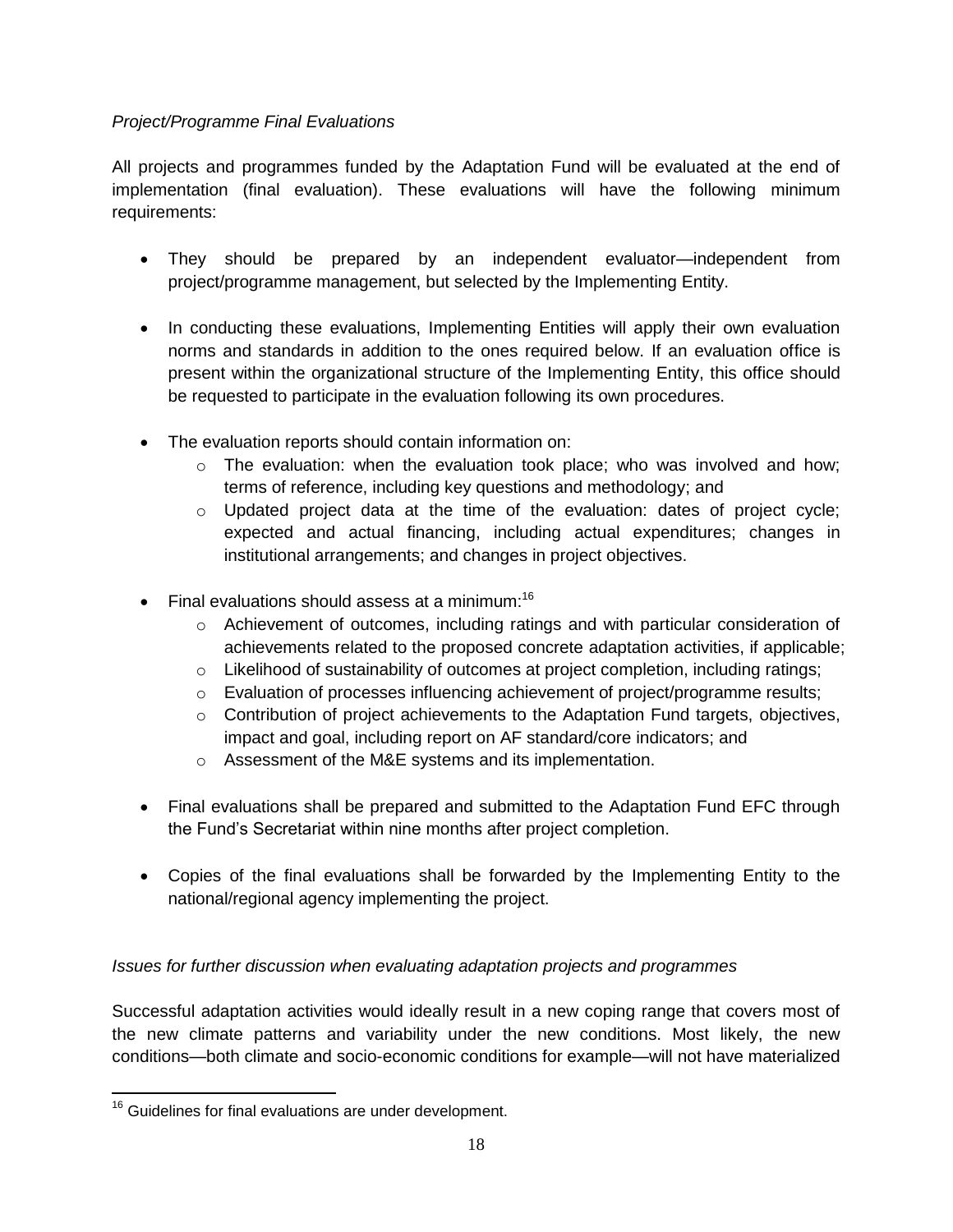at the time of the project completion. That said, adaptation activities might have been tested by a one-time event that resembles future scenario conditions (i.e. extreme drought or precipitation events, cyclones causing storm surges similar to the sea-level rise predicted in the future).

Literature regarding methods and frameworks as well as discussions on how to evaluate adaptation activities have grown in the last few years. No international standards or norms have been established, given the complexity and cross-sectoral nature of adaptation activities. Most likely there will not be one method or framework that could fit all needs, but rather frameworks that would be guided by the specific sectors in which adaptation activities are applied. Furthermore, the evaluation of adaptation activities should not be considered in isolation but should be linked to existing evaluation processes already in use. For example, adaptive capacity activities should be evaluated within the processes, methods, and frameworks to evaluate capacity. The following paragraphs provide a sample of characteristics of projects and investments dealing with adaptation that provide challenges to their evaluation. The Board should consider them in an evaluation framework.

a) Success when no impacts happen. One characteristic of adaptation activities is that they are trying to prevent the occurrence of an event. Therefore, their success may be realized when nothing happens.

In some cases, the success could be measured if a climatic event similar to the one predicted by the climate change models actually occurs. The questions then are: did the system effectively withstand the event? What type of risk management processes and procedures were established?

In other cases, the extreme event may not occur or the predicted consequence of climate change will be more gradual. Indicators that show progress towards the achievement of project objectives may be used (e.g. number of schools built to withstand floods).

Project baselines become important for evaluation here, given that they will provide the information necessary to establish any changes at the end of the project. In addition to the baseline of project indicators, it is also important to consider the context in which the project is being implemented.

- b) Evaluations occur too early. Evaluations will usually occur much earlier than the date of the targeted scenario (i.e. climate change scenarios for 2020, 2050, or 2100) and the expected impacts. Establishing a system of *ex-post* evaluations (i.e. evaluation after a few years of project completion) may be one solution to this. Evaluating achievements in adaptive capacity in lieu of the actual adaptation activities themselves may be another option, establishing the flexibility and readiness to change.
- c) Uncertainty in climate scenarios producing uncertainty of risk levels. There are some areas of the world that have a great deal of uncertainty regarding their climate variability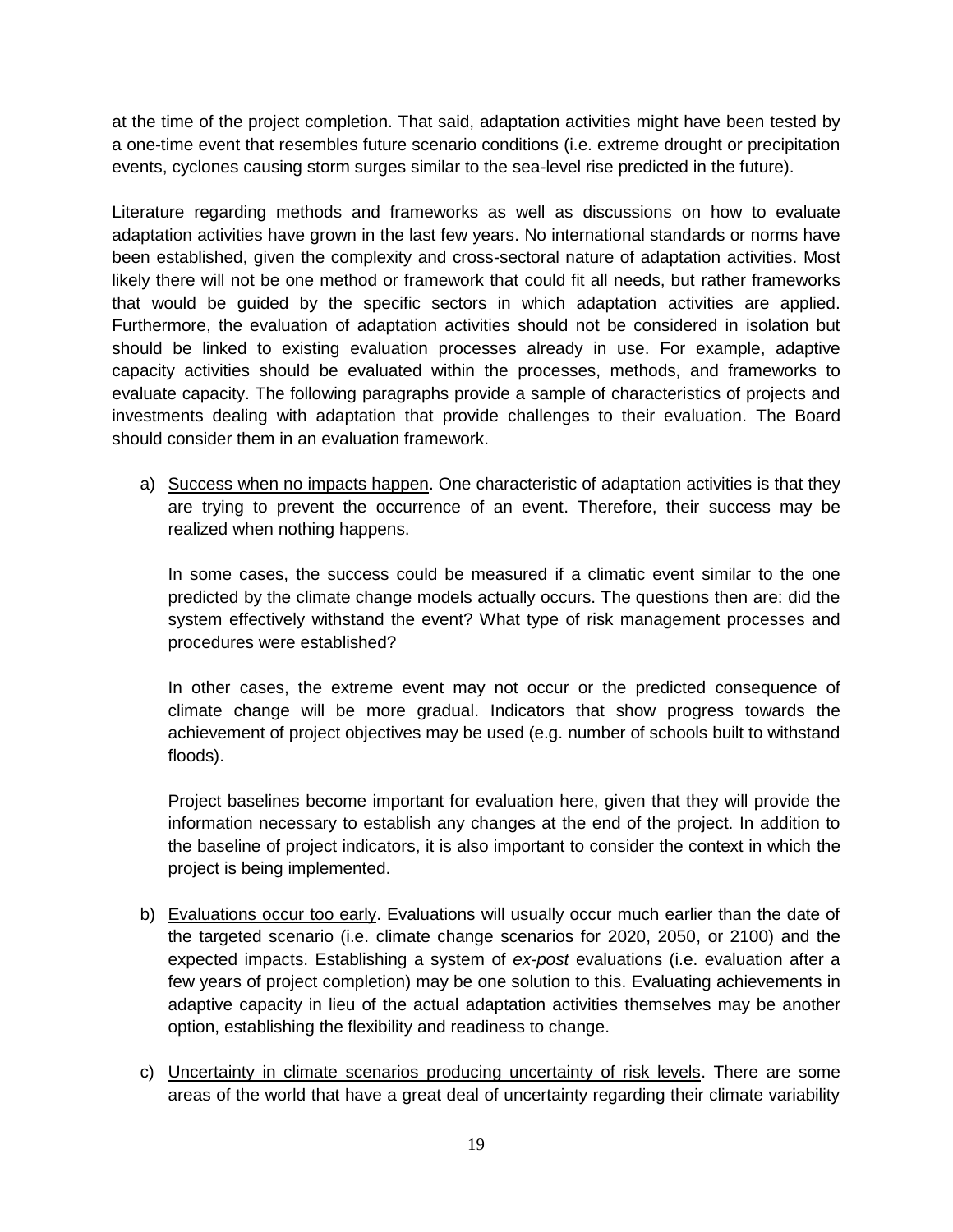and change, as provided by existing models. Projects and adaptation activities are designed within these uncertainties and levels of risk. The evaluation question here would be: were any improvements made to the climate change models and were changes incorporated into the implementation of the project and design of the adaptation activity?

- d) Short-term climate variability may affect the outcomes of the projects. The weather during the project implementation period may affect the performance of the proposed adaptation activity, either positively or negatively. For example, unexpected rainy seasons during an agriculture adaptation project dealing with future scenarios of drought may not allow for testing the effectiveness of the adaptation activity. The crop yields during those years would not be the best indicator of success for the project.
- e) Going beyond achievement of objectives: Was the adaptation activity selected and implemented the right one? Effective achievement of the objectives of a project is part of any evaluation, but the evaluator should also assess that the adaptation activity, with hindsight, was the most appropriate one for achieving the objectives.
- f) Contribution rather than attribution. Changes in resilience or adaptive capacity may not be directly or clearly attributed to the Adaptation Fund-supported project, given the fact that many other actions affect adaptation.
- g) Processes are better measured than impacts. In most cases, an evaluation at the end of a project may be too early to measure effectiveness in terms of risk and vulnerability reduction, but easier to evaluate improvements in adaptive capacity.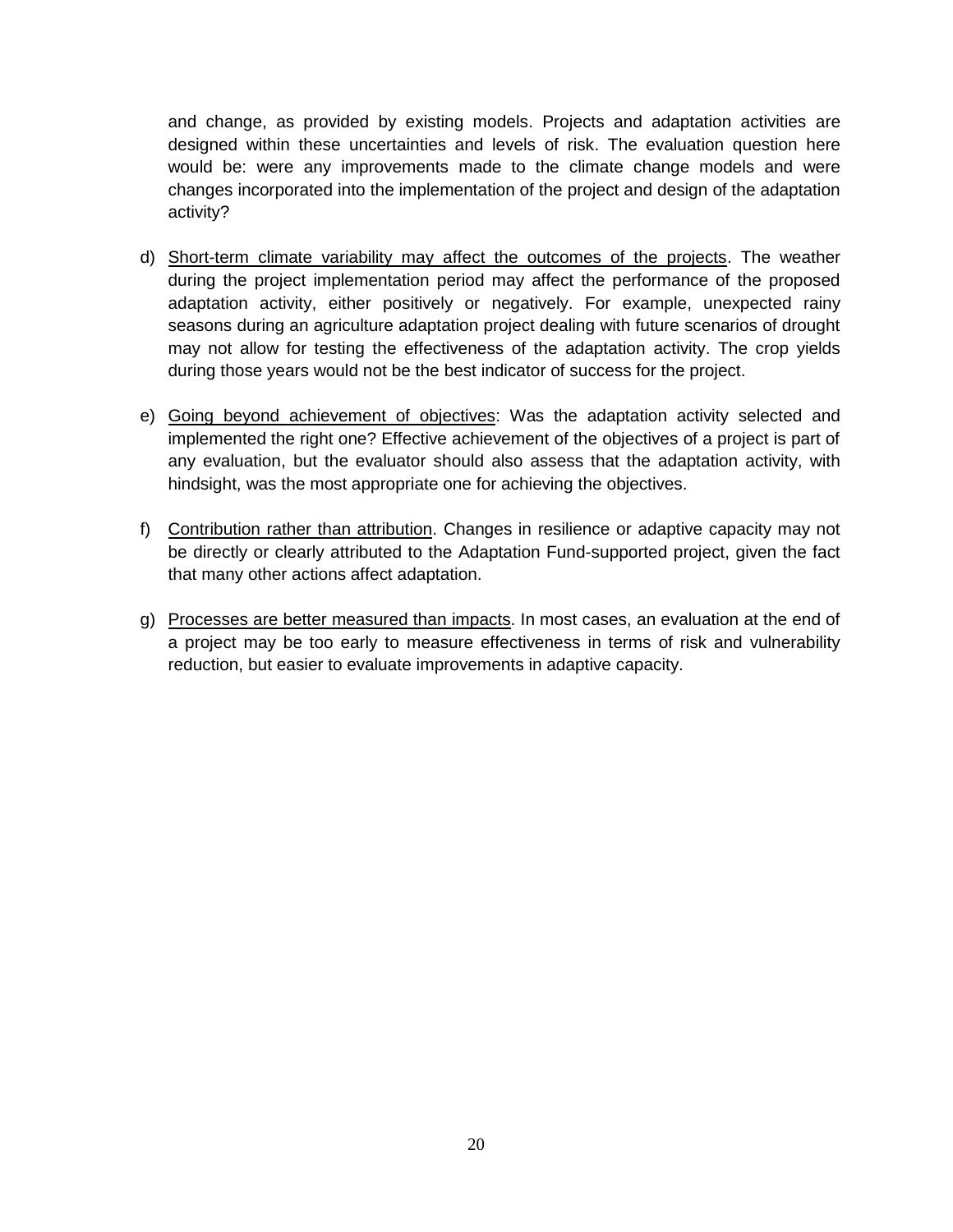# References to evaluation in Adaptation Fund Board documents

<span id="page-21-0"></span>

| <b>Title</b>                                                                                                                                                                                                                     | <b>Note</b>                                                                                                                                                                                                                                                                                                                                                                                                                                                                                                  |
|----------------------------------------------------------------------------------------------------------------------------------------------------------------------------------------------------------------------------------|--------------------------------------------------------------------------------------------------------------------------------------------------------------------------------------------------------------------------------------------------------------------------------------------------------------------------------------------------------------------------------------------------------------------------------------------------------------------------------------------------------------|
| Adaptation Fund Board. "Draft<br><b>Standard Legal Agreement</b><br>between the Adaptation Fund<br>Board and the Implementing<br>Entities." Report of the 12 <sup>th</sup><br>meeting of the Adaptation Fund<br>Board, Annex VI. | Section 7, 7.01:<br>c) A mid-term and a final evaluation report, prepared by an [independent] evaluator selected by the<br>[Implementing Entity]. The final evaluation report shall be submitted within nine (9) months after [Project]/<br>[Programme] completion. Copies of these reports shall be forwarded by the [Implementing Entity] to the<br>Designated Authority for information.                                                                                                                  |
| Operational policies and<br>guidelines for Parties to access<br>resources from the Adaptation<br>Fund, February 24, 2010.                                                                                                        | P. 21, Project Suspension and Cancellation<br>55. At any stage of the project cycle, either at its discretion or following an independent review-evaluation, the<br>Ethics and Finance Committee may recommend to the Board to suspend or cancel a project for several reasons,<br>notably: (a) financial irregularities in the implementation of the project; and/or (b) material breach and poor<br>implementation performance leading to a conclusion that the project can no longer meet its objectives. |
|                                                                                                                                                                                                                                  | p. 37, Terminal Evaluation<br>The date on which the Implementing Entity completes the terminal evaluation report, normally 2 months after<br>project completion but in any case, no later than 12 months after project completion.                                                                                                                                                                                                                                                                           |
|                                                                                                                                                                                                                                  | <b>Accreditation Process</b><br>36. The Board reserves the right to evaluate the performance of Implementing Entities at any time during an<br>Implementing Entity's accreditation period. A minimum notification of six months will be given to Implementing<br>Entities if they have been identified by the Board as being the object of such an evaluation.                                                                                                                                               |
|                                                                                                                                                                                                                                  | <b>Monitoring, Evaluation, and Review</b><br>46. The Board is responsible for the strategic oversight of projects and programmes implemented with resources<br>from the Fund. The Ethics and Finance Committee, with support of the Secretariat, will monitor the Adaptation<br>Fund portfolio of projects and programmes.                                                                                                                                                                                   |
|                                                                                                                                                                                                                                  | 47. The Adaptation Fund Board will develop a results framework to support the Strategic Priorities, Policies, and<br>Guidelines of the Adaptation Fund. The framework will take into consideration existing good practices and lay<br>out an approach that: (i) incorporates measuring results with widely recognized tools; (ii) assesses risk on an<br>ongoing basis; and (iii) incorporates learning into strategies, projects, and programmes.                                                           |
|                                                                                                                                                                                                                                  | 48. The Board will oversee results at the Fund level. Implementing Entities shall ensure that capacity exists to                                                                                                                                                                                                                                                                                                                                                                                             |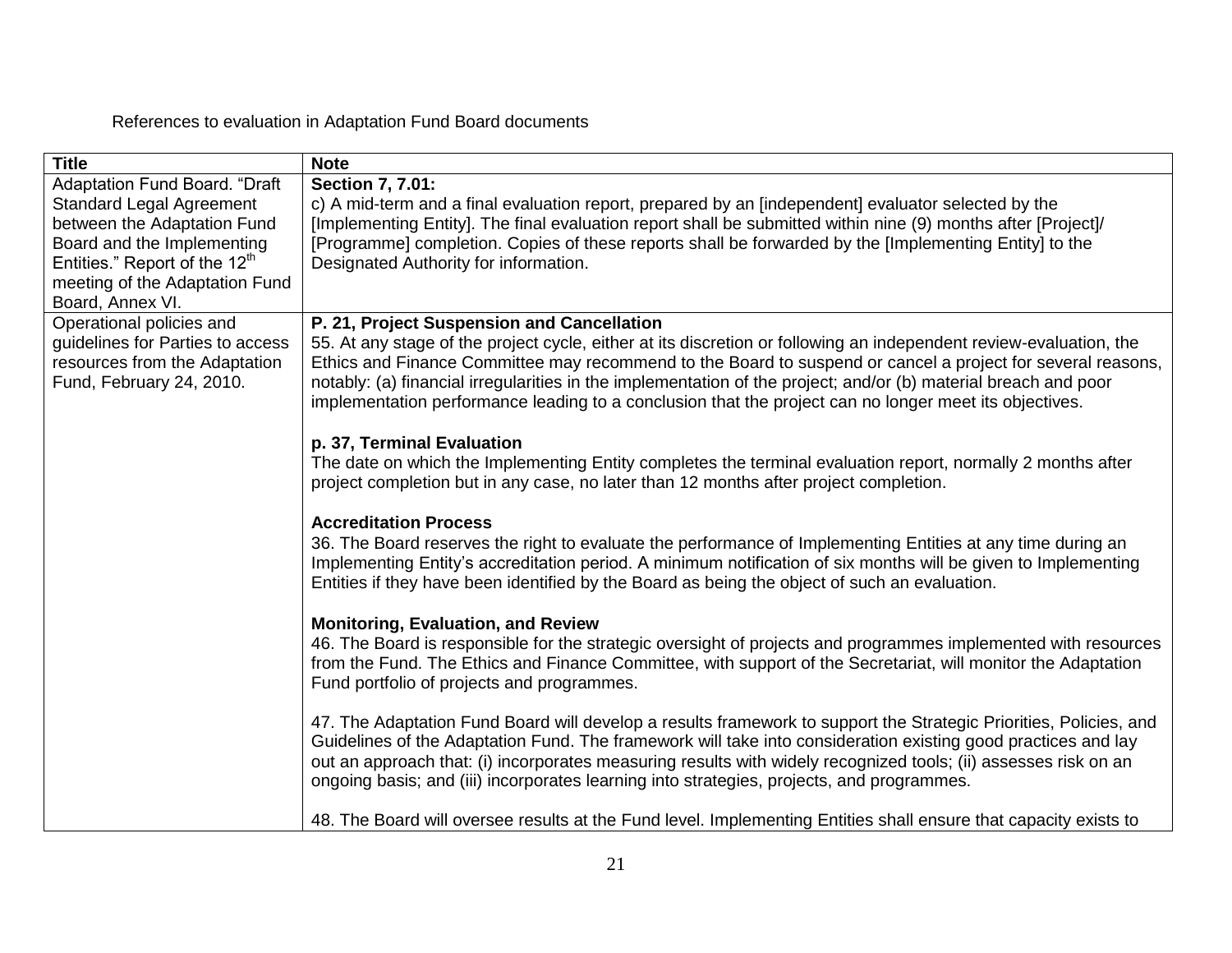|                                                                                                                                                | measure and monitor results of the Executing Entities at the country level. The Board requires that projects and<br>programmes under implementation submit annual status reports to the Ethics and Finance Committee. The<br>Committee, with the support of the Secretariat, shall provide an annual report to the Board on the overall status<br>of the portfolio and progress towards results.<br>49. All regular projects and programmes that complete implementation will be subject to terminal evaluation by<br>an independent evaluator selected by the Implementing Entity. The Board reserves the right to submit small<br>projects and programmes to terminal evaluation when deemed appropriate. Terminal evaluation reports will be |
|------------------------------------------------------------------------------------------------------------------------------------------------|-------------------------------------------------------------------------------------------------------------------------------------------------------------------------------------------------------------------------------------------------------------------------------------------------------------------------------------------------------------------------------------------------------------------------------------------------------------------------------------------------------------------------------------------------------------------------------------------------------------------------------------------------------------------------------------------------------------------------------------------------|
|                                                                                                                                                | submitted to the Board within a reasonable time after project termination, as stipulated in the project agreement.<br>50. The Adaptation Fund Board will consider the process for developing a results framework to support projects<br>and programmes and outline its main components with the aim of ensuring that the framework is in place before<br>projects are approved.                                                                                                                                                                                                                                                                                                                                                                 |
|                                                                                                                                                | 51. The Adaptation Fund Board reserves the right to carry out independent reviews or evaluations of the projects<br>and programmes as and when deemed necessary. The costs for such activities will be covered by the<br><b>Adaptation Fund.</b>                                                                                                                                                                                                                                                                                                                                                                                                                                                                                                |
|                                                                                                                                                | 52. This project cycle will be kept under review by the Board.                                                                                                                                                                                                                                                                                                                                                                                                                                                                                                                                                                                                                                                                                  |
| <b>Adaptation Fund Board. "Ethics</b><br>and Finance Committee: Terms<br>of Reference." Seventh meeting<br>of the AF Board. Bonn,              | 1. The Ethics and Finance Committee (EFC) shall be responsible for providing advice to the Board on issues of<br>conflict of interest, ethics, finance, and audit.<br>2. In this regard, the EFC shall:                                                                                                                                                                                                                                                                                                                                                                                                                                                                                                                                         |
| September 14-15, 2009.                                                                                                                         | f) Review the performance of the Fund and NIEs and MIEs, making use of both internal and external evaluations<br>and reports from NIEs, MIEs, and other sources as appropriate.                                                                                                                                                                                                                                                                                                                                                                                                                                                                                                                                                                 |
| Adaptation Fund Board.<br>"Project and Programme<br><b>Review Committee: Terms of</b><br>Reference." Seventh meeting of<br>the AF Board. Bonn, | 1. The Project and Programme Review Committee (PPRC) shall be responsible for assisting the Board in tasks<br>related to project/programme review in accordance with the Provisional Operational Policies and Guidelines for<br>Parties to access resources of the Adaptation Fund (the Operational Policies and Guidelines), and for providing<br>recommendations and advice to the Board thereon.                                                                                                                                                                                                                                                                                                                                             |
| September 14-15, 2009.                                                                                                                         | 2. In this regard, the PPRC shall:                                                                                                                                                                                                                                                                                                                                                                                                                                                                                                                                                                                                                                                                                                              |
|                                                                                                                                                | a) Consider and review projects and programmes submitted to the Board by eligible Parties in accordance with<br>the Operational Policies and Guidelines.                                                                                                                                                                                                                                                                                                                                                                                                                                                                                                                                                                                        |